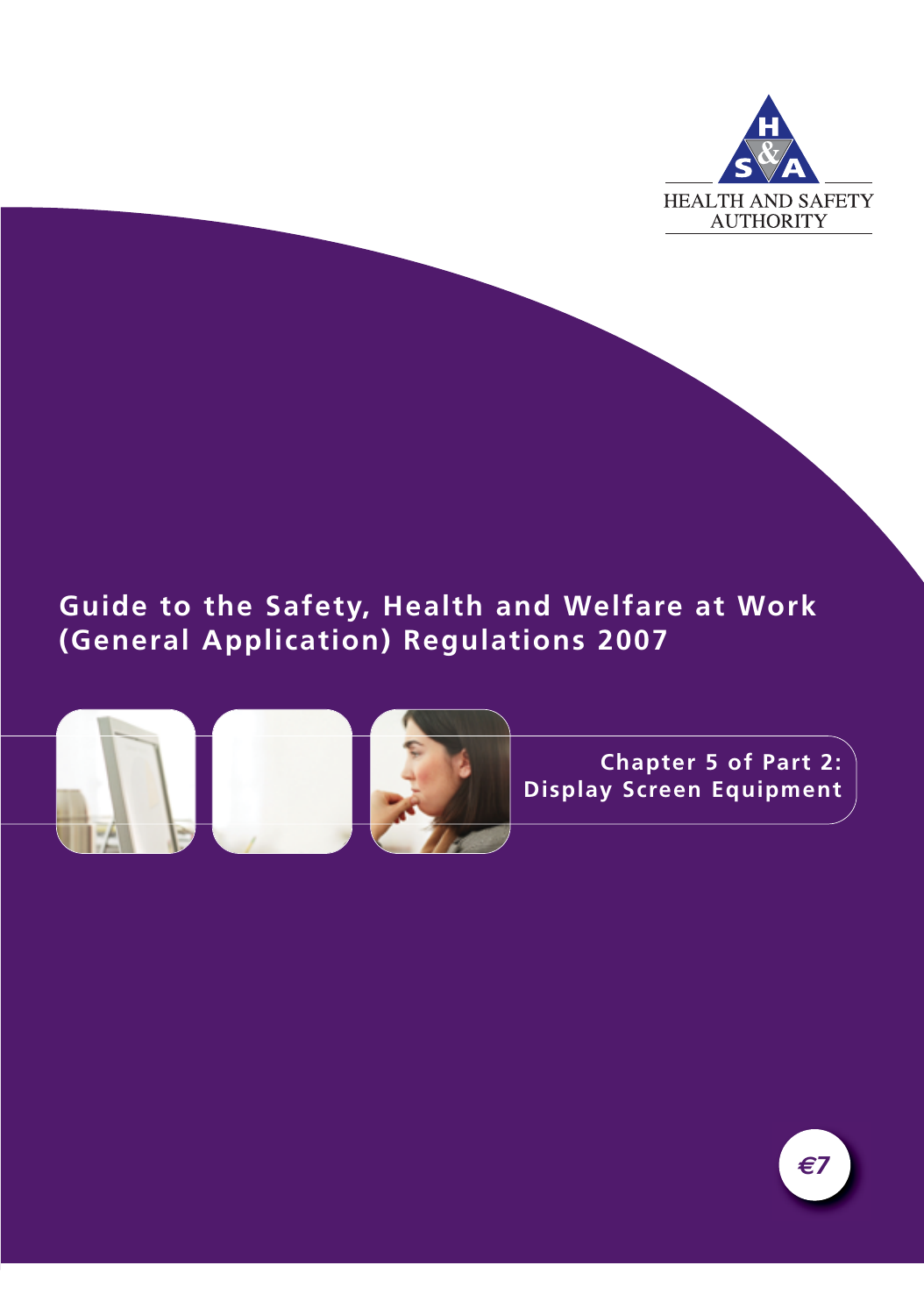# **Guide to the Safety, Health and Welfare at Work (General Application) Regulations 2007**

**Chapter 5 of Part 2: Display Screen Equipment**

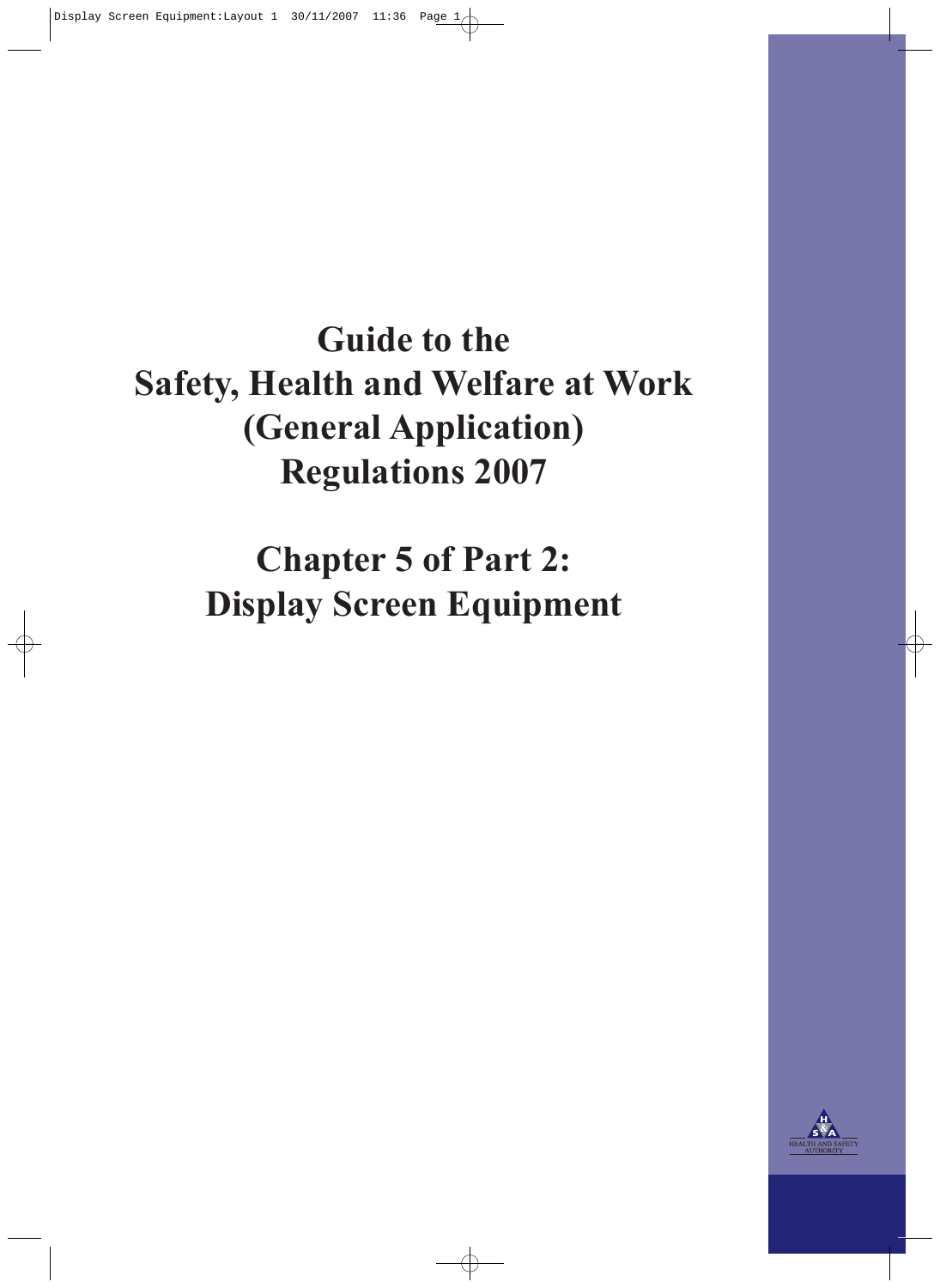Published in December 2007 by the Health and Safety Authority, The Metropolitan Building, James Joyce Street, Dublin 1. ©All rights reserved. No part of this publication may be reproduced, stored in a retrieval system, or transmitted in any form or by any means, electronic, mechanical, photocopying, recording or otherwise, without the prior permission of the Health and Safety Authority.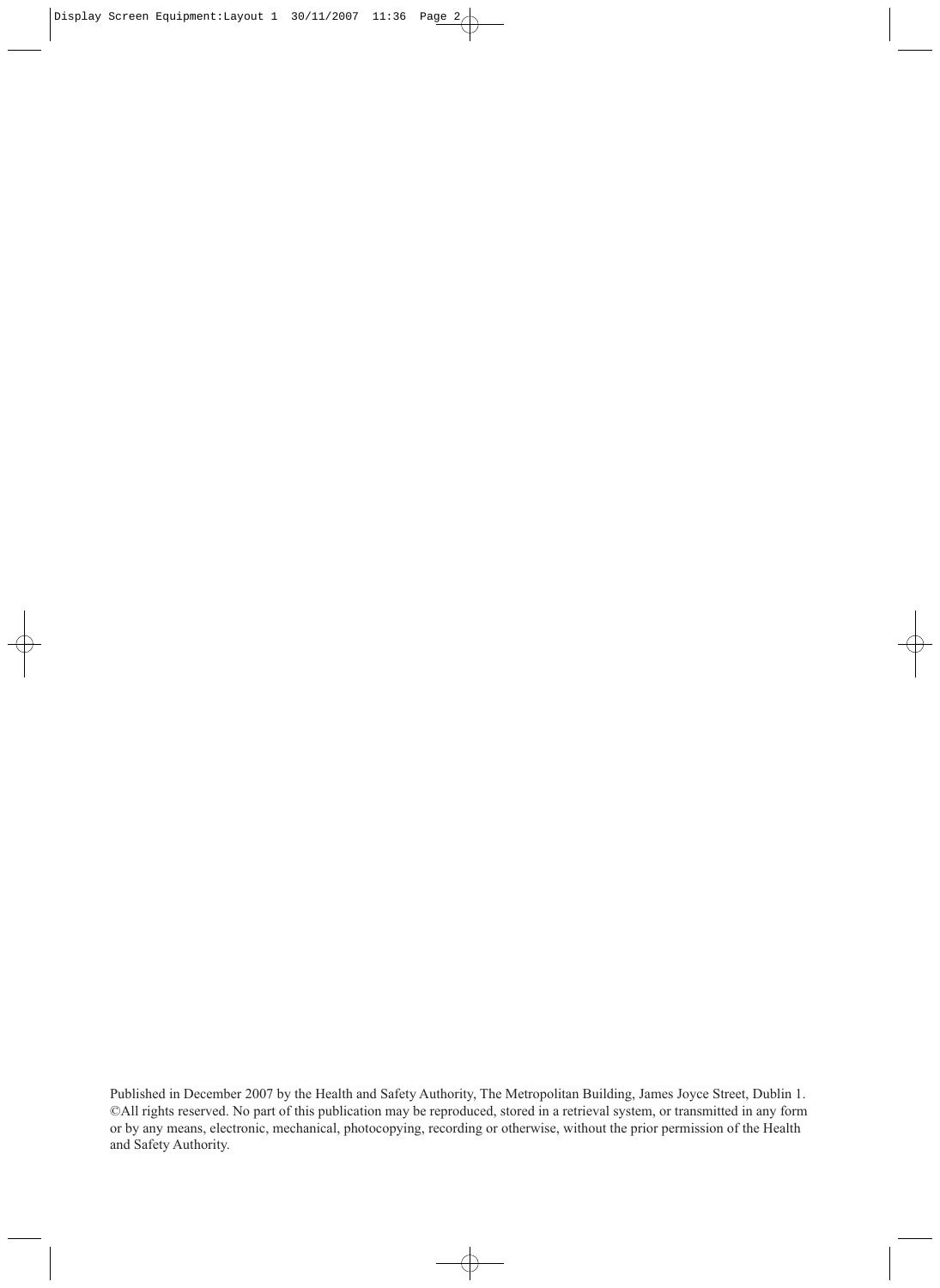# **Contents**

| Introduction                                                      | 5  |
|-------------------------------------------------------------------|----|
| Regulation 70: Interpretation for Chapter 5 (of Part 2)           | 6  |
| Regulation 71: Non-Application of Chapter 5 (of Part 2)           | 7  |
| Regulation 72: Duties of Employer                                 | 8  |
| Regulation 73: Provision of Eye Tests and Corrective Appliances   | 12 |
| Schedule 4: Minimum Requirements for All Display Screen Equipment | 15 |
| 1. Equipment                                                      | 17 |
| 2. Environment                                                    | 20 |
| 3. Employee/computer interface                                    | 22 |

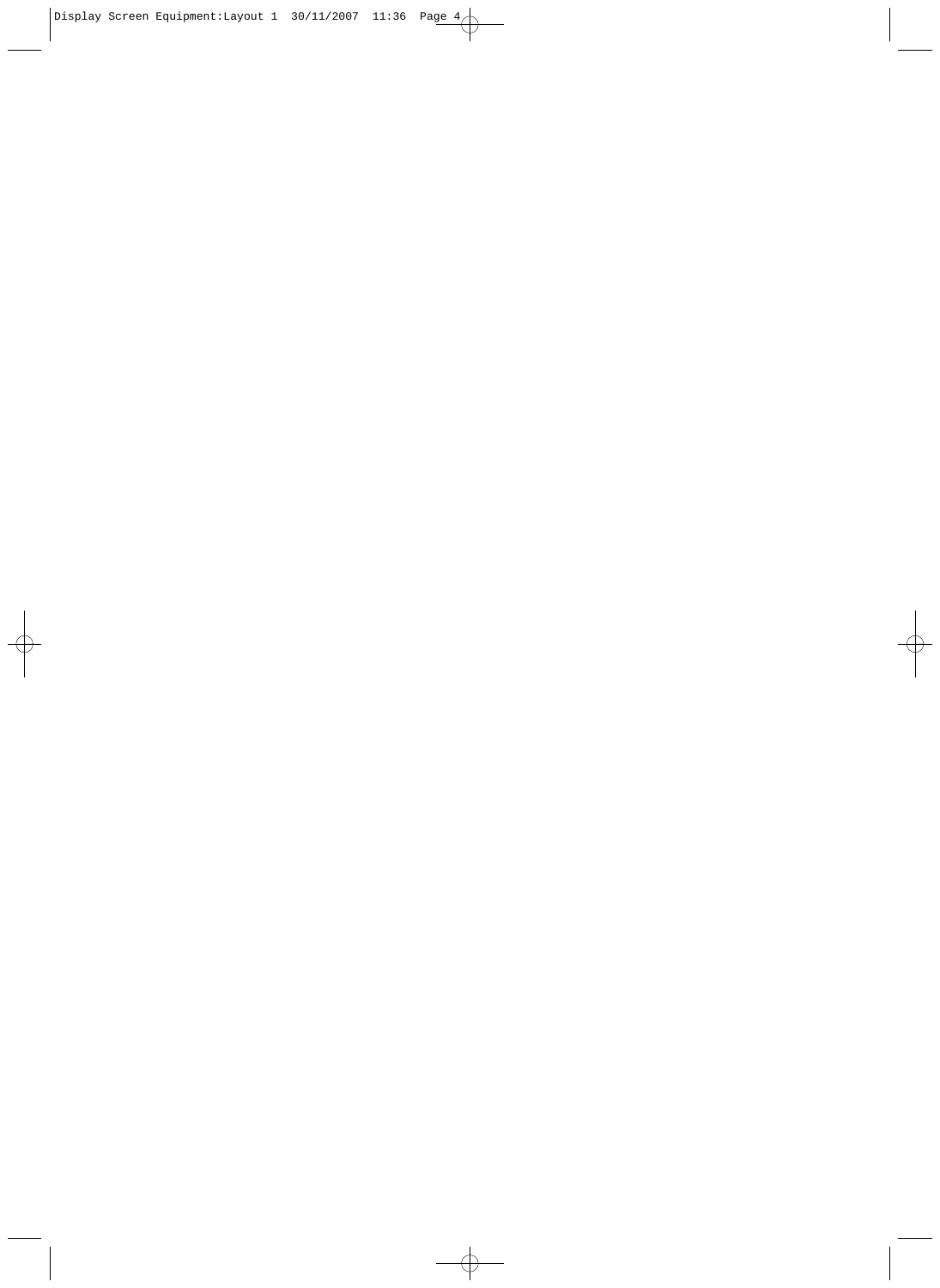### **Guide to Chapter 5 of Part 2 of the General Application Regulations 2005**

### **Chapter 5 of Part 2: DISPLAY SCREEN EQUIPMENT**

### **Introduction**

This Guide is aimed at safety and health practitioners, employers, managers, employees, safety representatives and others to give guidance on Chapter 5 of Part 2 (Regulations 70 to 73) and the related Schedule 4 to the Safety, Health and Welfare at Work (General Application) Regulations 2007 (S.I. No. 299 of 2007) relating to display screen equipment. The objective of the Guide is to give general guidance aimed at the prevention of occupational accidents or ill health. *It is not intended as a legal interpretation of the legislation.*

Chapter 5 of Part 2 of the Regulations transposes Directive 90/270/EEC on the minimum safety and health requirements for work with display screen equipment. In effect, the provisions relate to the safety and health requirements for employees who habitually use display screen equipment (VDUs) as a significant part of their normal work.

From 1 November 2007, Chapter 5 of Part 2 of the General Application Regulations 2007 replaces Part VII, Regulations 29 to 32, and the Tenth Schedule to the Safety, Health and Welfare at Work (General Application) Regulations 1993 (S.I. No. 44 of 1993) relating to display screen equipment, which are revoked from that date.

The General Application Regulations 2007 are made under the Safety, Health and Welfare at Work Act 2005 (No. 10 of 2005) referred to elsewhere in this Guide as the "2005 Act" or "the Act".

Employers are required to evaluate health and safety at workstations with particular reference to eyesight, physical difficulties and mental stress. Appropriate steps must be taken to control any risks identified. The employer needs to carry out an analysis of individual workstations and a competent person with the necessary skills, training and experience must complete this analysis. It is not sufficient to allow employees to use a software package to assess their own workstations, the employer must be actively engaged in completing a physical risk assessment/analysis of the individual workstation. The analysis of a workstation must take account of the minimum requirements in Schedule 4 to the General Application Regulations. The results of the workstation analysis must be shared with the employee and a written record must be kept of the analysis of the workstation. Any changes to be made to the workstation to meet the requirements of Schedule 4 must be recorded.

In this Guide the text of the Regulations and Schedule is shown in italics.

Employees covered by Chapter 5 of Part 2 of the General Application Regulations:

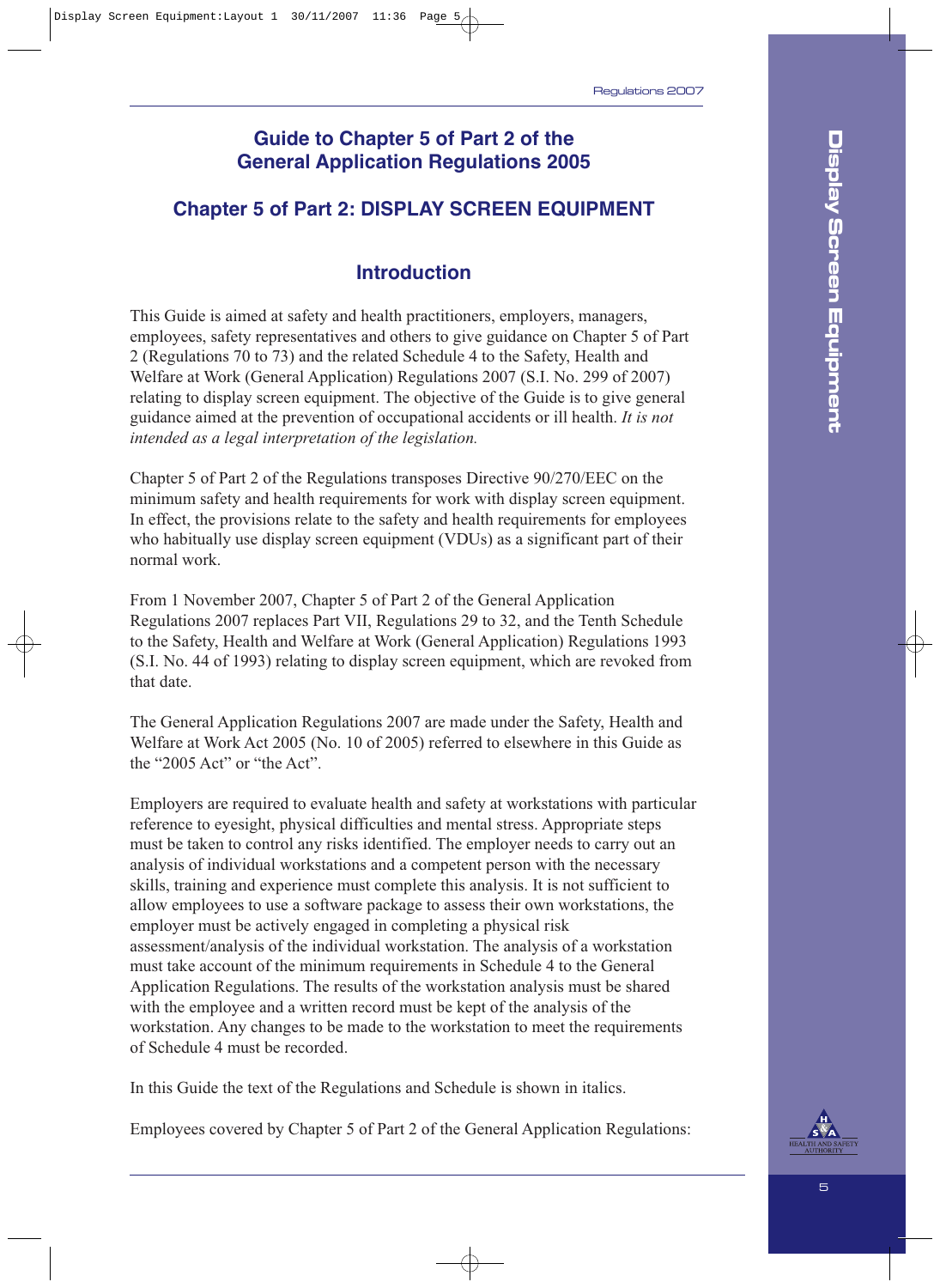- (i) are entitled to have their workstation assessed in line with the requirements of Regulation 72
- (ii) must be trained in the use of the workstation and be given information about health and safety factors
- (iii) must also have periodic breaks or changes of routine, away from VDUs
- (iv) must be informed by their employer that they are entitled to an appropriate eye and eyesight test (or may opt for either) before working with VDUs and at regular intervals
- (v) are entitled to an appropriate eye and eyesight test (or may opt for either) before working with VDUs and at regular intervals. If at any time working with VDUs an employee experiences visual difficulties he or she has a similar entitlement.

If special corrective appliances (spectacles) are required exclusively for working at a display screen they must be provided at no cost to the employee. Should the spectacles be used also for other purposes the employer must cover the cost of the correction required for working with display screens.

Requirements are included about the various components of the workstation from chairs to the display screen etc. and as regards the general environment of the workstation, including lighting, noise levels, heat, radiation and humidity.

The duties in the 2005 Act, particularly as regards protective and preventive services, risk assessment, information, consultation and participation and training apply to the requirements in Chapter 5 of Part 2 of the General Application Regulations dealing with VDUs. There are other specific duties in the 2005 Act which also apply to these requirements, which relate to the need for employee co-operation on matters related to safety, health and welfare.

### **Regulation 70: Interpretation for Chapter 5**

- *70. In this Chapter:*
	- *"display screen equipment" means any alphanumeric or graphic display screen, regardless of the display process involved;*
	- *"employee" means an employee who habitually uses display screen equipment as a significant part of his or her normal work;*
	- *"workstation" means an assembly comprising display screen equipment, which may be provided with a keyboard or input device or software, or a combination of the foregoing, determining the operator and machine interface, and includes—*
		- *(a) a work chair and work desk or work surface,*
		- *(b) any optional accessories and peripherals, and*
		- *(c) the immediate work environment of the display screen equipment.*

The definition of "display screen equipment" (referred to in this Guide as VDUs) covers computer screens and microfiche readers and applies to both conventional cathode ray tube (CRT) display screens and other display processes such as liquid crystal displays. Display screens when showing films, videos, television pictures or for surveillance purposes are not covered. However, display screens capable of being used for a range of functions such as video viewing, as a television screen, as well as for word-processing or viewing of data and graphics will need to be assessed to establish the use of the screen and whether, if there is greater habitual use for data and graphics, it falls within the scope of the Regulations.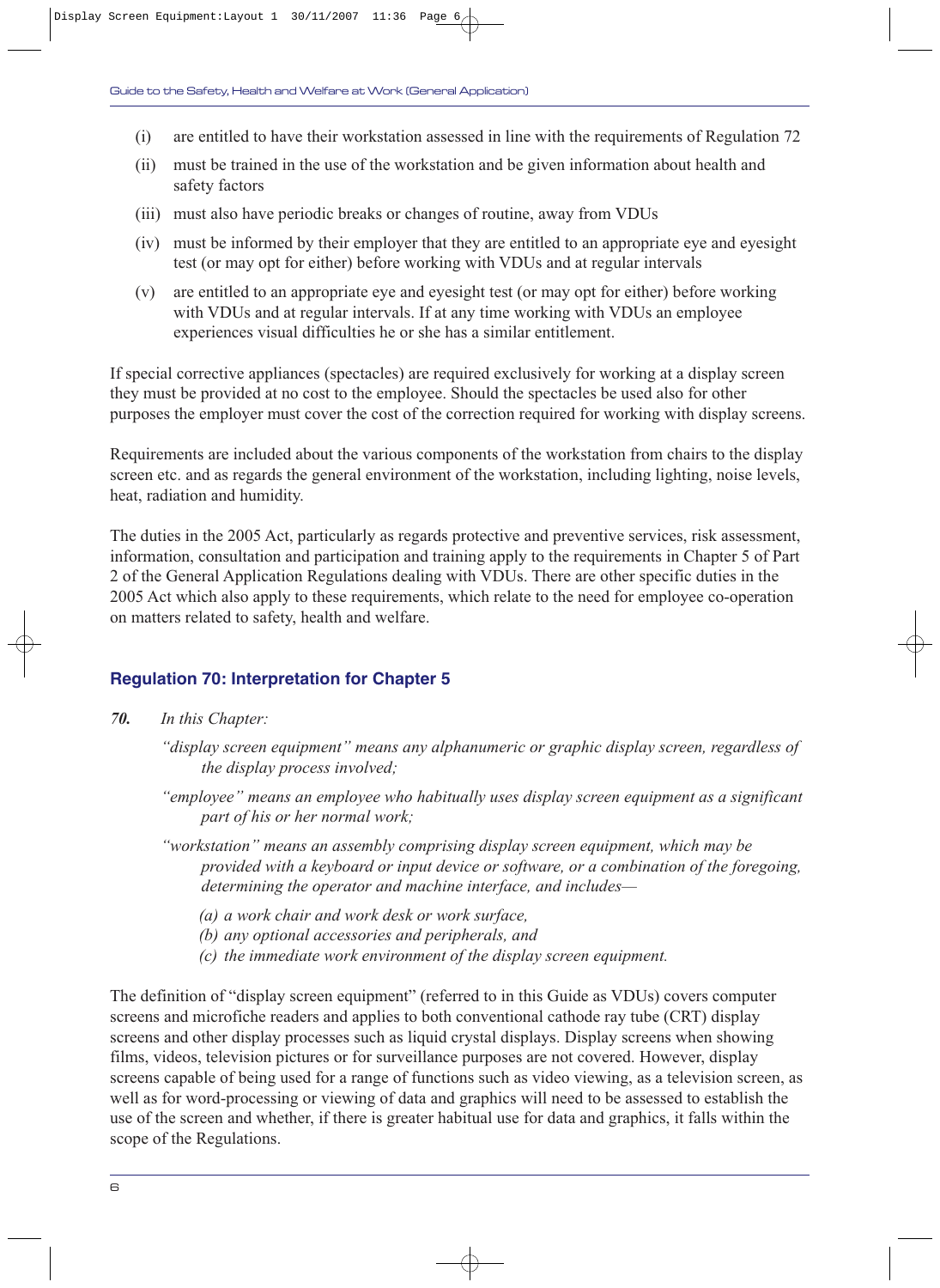A laptop is not covered by these Regulations due to the fact that under these Regulations the keyboard shall be tiltable and separate from the screen so as to allow the user to find a comfortable working position which avoids fatigue in the arms or hands. A laptop does not have a separate keyboard and should not be used for long periods of time and a risk assessment must be carried out to assess the usage of the laptop and the set up of the temporary laptop workstation.

(Please refer to the exclusions under Regulation 71.)

"Employee", as defined for Chapter 5 of Part 2 of the Regulations does not include employees engaged in maintenance or cleaning of VDUs. The following will help as regards deciding whether an employee is covered by the Regulations, which apply:

- (a) If the employee has no choice but to the use the VDU to carry out his or her work
- (b) If the employee normally uses the VDU for continuous periods of more than one hour
- (c) If the VDU is generally used by the employee on a daily basis.

The definition of "workstation" is all-encompassing and includes VDUs and all the individual pieces of equipment, chair, desk and work environment, which can constitute a workstation. One of the most critical factors affecting the health of employees working at VDUs is the design and layout of the workstation. A badly arranged workstation may lead to the adoption of a bad working posture with consequent pains in muscles and joints and also visual problems. There are particular requirements on this in Schedule 4 to the General Application Regulations.

### **Regulation 71: Non-Application of Chapter 5**

*This Chapter does not apply to—*

- *(a) drivers' cabs or control cabs for vehicles or machinery,*
- *(b) computer systems on board a means of transport,*
- *(c) computer systems mainly intended for public use,*
- *(d) portable display screen equipment not in prolonged use at a workstation,*
- *(e) calculators, cash registers and any equipment having a small data or measurement display required for direct use of the equipment, and*
- *(f) typewriters of traditional design, of the type known as "typewriter with window".*

This is a list of equipment to which the duties as regards VDUs do not apply. This does not dilute an employer's general duties of care under the 2005 Act.



**Display Screen Equipment**

Display Screen Equipment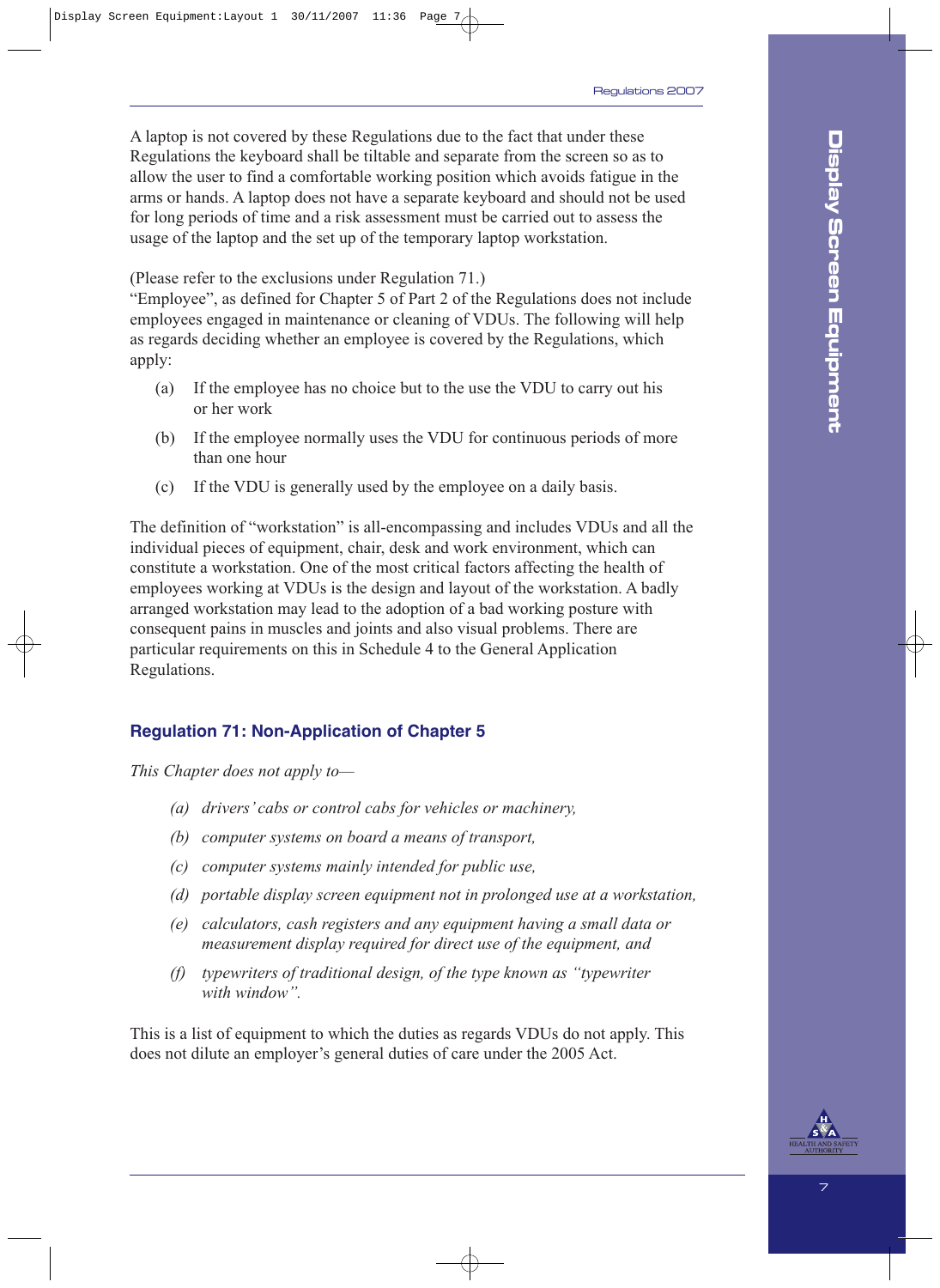#### **Regulation 72: Duties of Employer**

- *72. (1) An employer, when providing display screen equipment for use by an employee at a workstation, shall—*
	- *(b) ensure that the general use of the equipment is not a source of risk for the employee, perform an analysis of the workstation in order to evaluate the safety and health conditions to which it gives rise for the employees, particularly as regards possible risks to eyesight, physical problems and problems of mental stress, and, on the basis of that evaluation, take appropriate measures to remedy any risks found, taking account of—*
		- *(i) the minimum requirements specified in Schedule 4, and*
		- *(ii) any additional or combined effects of any such risks so found,*

Workstations must be laid out and kept tidy so as to avoid any employee slipping, tripping or falling.

Workstations must be analysed to evaluate possible risks which may give rise to visual or physical difficulties or to mental stress. This means examining each workstation taking account of the requirements in Schedule 4 to the Regulations. A competent person must carry out the analysis of the workstation and this analysis must be documented. A person is deemed to be competent if he or she possesses sufficient training, experience and knowledge appropriate to the nature of the work to be undertaken, which in this case refers to the analysis of a workstation. Any employee using a workstation should be given the opportunity to comment in the course of the analysis. This is in addition to the employer's general duty to consult employees on health and safety matters.

A copy of the completed analysis should be given to the employee for their records and for further follow-up where required, to ensure all outstanding actions are addressed.

A documented analysis or risk assessment of a workstation should include the following:

- Brief overview of the tasks completed at the workstation
- Evidence that all aspects detailed in Schedule 4 to the Regulations were taken into account as part of the analysis
- Details of issues that need to be followed up
- Details of an action plan to address outstanding issues, which stipulates who is responsible, what actions will be taken and when they will be completed.

Some common examples of complaints that may arise from working with VDUs, which should be taken into account, are as follows:

### **Upper limb pains and discomfort (WRULDs)**

A range of effects on the arm, hand and shoulder areas linked to work activities is now described as work-related upper limb disorders (WRULDs). These range from temporary fatigue or soreness in the limbs, to cramp, to ongoing pain in the muscles or nerves.

These effects are probably due to a number of factors rather than any single cause. Holding a part of the body rigid for a long time such as the back, neck and head may cause discomfort in the muscles, bones and tendons. Awkward positioning of the hands and wrist relative to the work being carried out is another likely factor.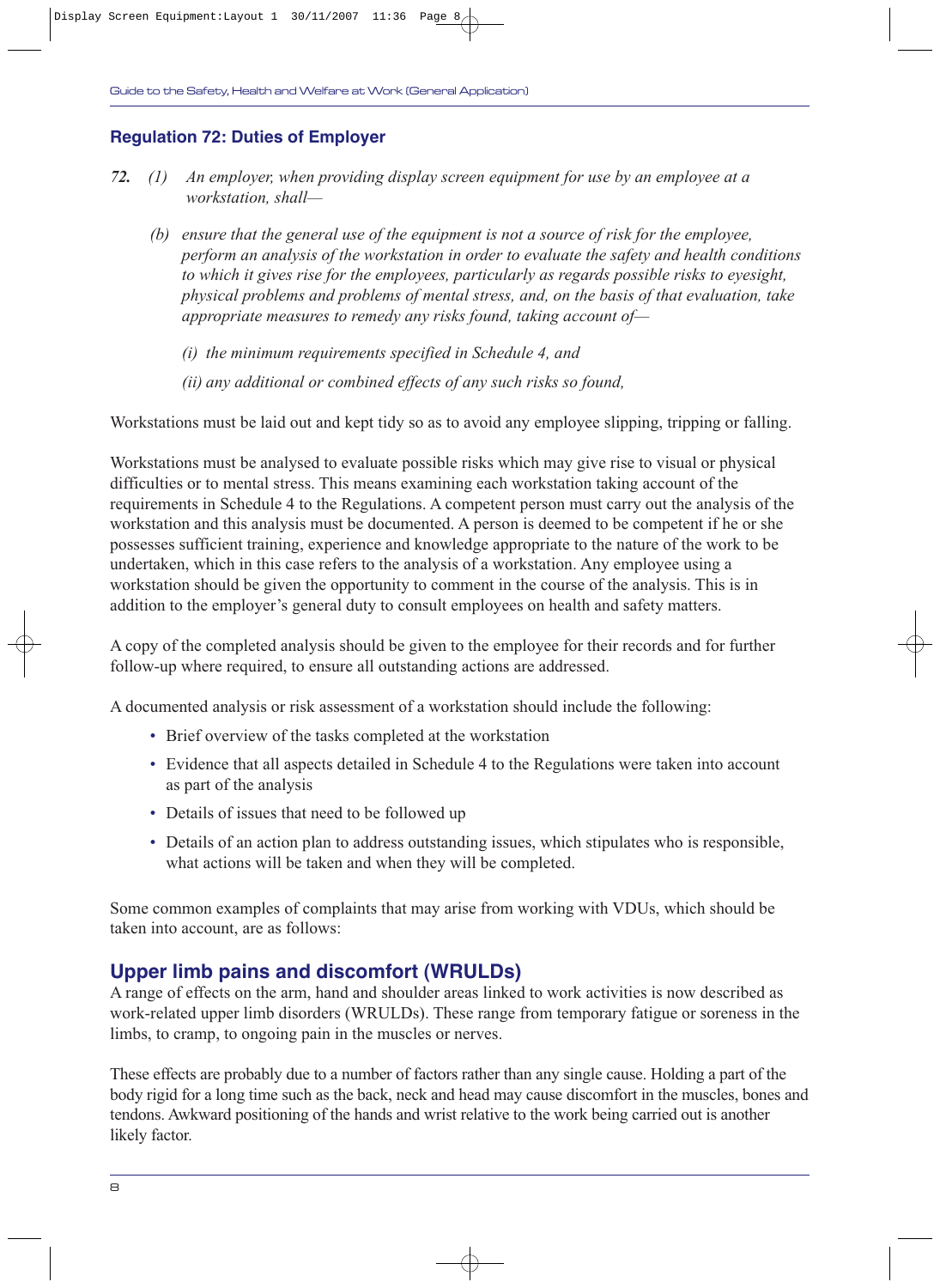These effects can be avoided by using proper equipment and suitable furniture, and through training and changing the way in which the work is carried out. Problems can be avoided by good workplace design so that one can work comfortably and by good working practices. Prevention is easiest if action is taken early through effective analysis of a workstation, having regard to the minimum requirements in Schedule 4 to the Regulations.

#### **Effects on the eyes**

Some employees may experience temporary eye fatigue, with such symptoms as failure to see clearly, red or sore eyes and headaches. Eye fatigue may also lead to employees adopting awkward postures which may cause discomfort of the limbs. Medical evidence shows that using VDUs does not cause damage to eyes or eyesight, nor does it make existing defects worse.

Eye fatigue may be caused by:

- Staying in the same position and concentrating for a long time
- Poor positioning of the VDU
- Poor legibility of the screen or source documents
- Poor lighting, including glare and reflections
- A drifting, flickering or jittering image on the screen.

While using a VDU does not cause eye damage, it may make employees with preexisting vision defects, which are not corrected, more aware of them. Such uncorrected defects may make working with a VDU more tiring or stressful than would otherwise be the case.

#### **Fatigue and stress**

The volume of VDU work to be carried out by employees can vary widely between different employments and activities. The work may range from air traffic control to accounting, stock recording and control, or documentation creation and revision. Some tasks may require a very high degree of concentration and vigilance. More routine tasks can even give rise to boredom. Some tasks can result in stress or fatigue.

Several symptoms, including fatigue, described by VDU users can also be caused by stress arising from broader aspects of their work. They are more likely to be caused by poor organisation of the work, lack of control by the employee over the pace of the work, under-utilisation of skills, high-speed repetitive work or working in isolation. The onset of fatigue and stress can be minimised by careful design, selection and location of VDUs, good design of the workstation, its environment and the task involved as well as training, consultation and involvement of the employee.

Having examined each workstation, particularly as regards possible risks to eyesight, physical problems and problems of mental stress as outlined in Schedule 4 to the Regulations, the employer must take any necessary preventive measures to avoid risks to employees. Guidance is provided on the requirements of Schedule 4 to the Regulations which are minimum standards. Employers may apply higher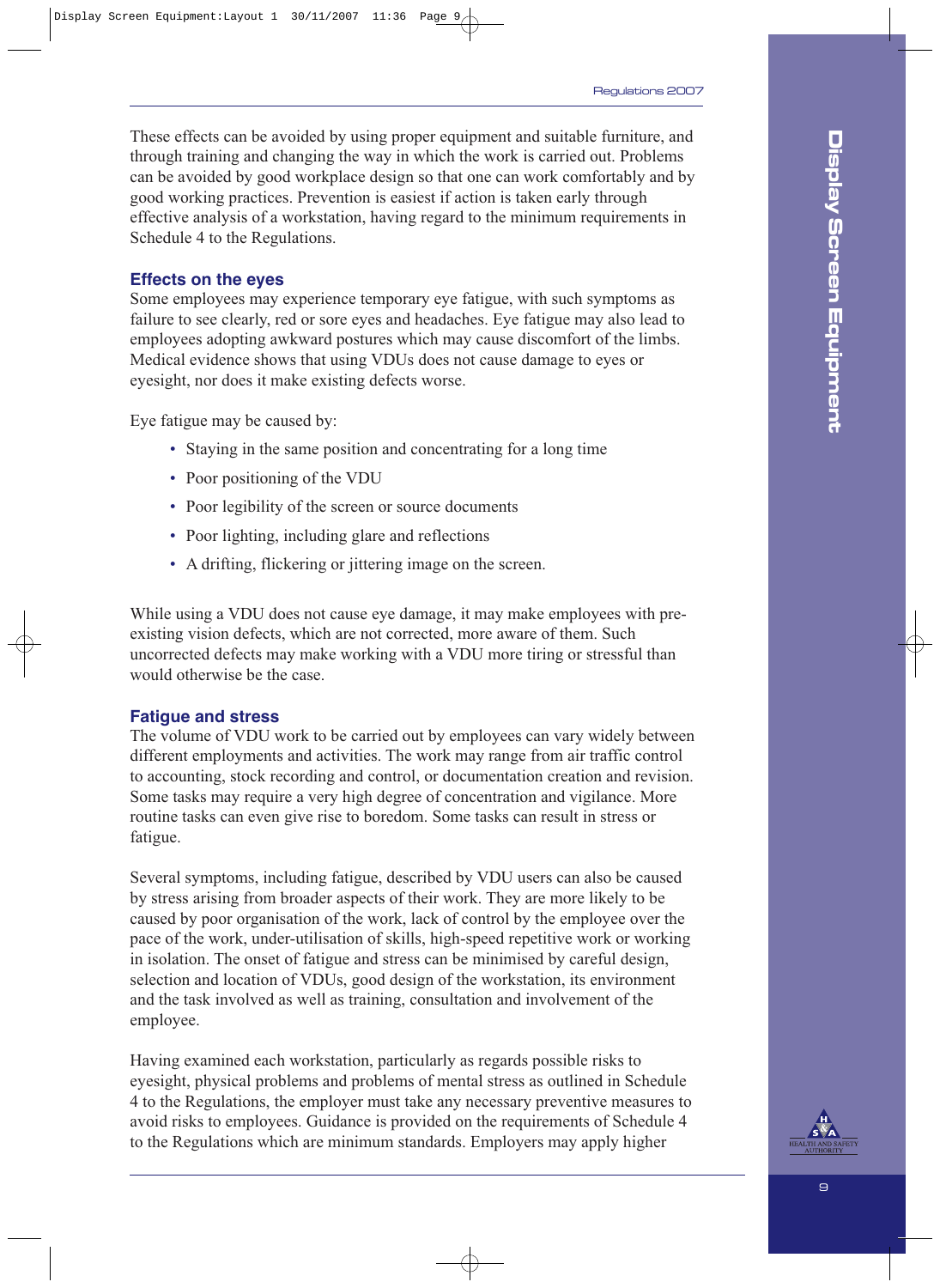standards if they wish. Employees should be informed of the steps taken following the assessment and be provided with training. The appropriate measures that are taken must be recorded in writing and shared with the employee concerned.

The employer needs to carry out an analysis of a workstation to ensure that the workstation design meets the minimum requirements of Schedule 4 to the Regulations. If the workstation needs to be altered to meet these requirements, then a written record should be kept of all the changes put in place.

### **Regulation 72(1)(c): Duties of employer (continued)**

*(c) plan the activities of the employer's employees in such a way that daily work on display screen equipment is periodically interrupted by breaks or changes of activity which reduce workload at the display screen,*

Employers must plan work so that daily work at VDUs is interrupted periodically by breaks or changes in activity which reduce the work at the screen. Although the Regulations set no frequency for breaks, no single continuous period of work at a screen should, in general, exceed one hour.

Regulation 72 does not specify the frequency and duration of work breaks when working with VDUs, nor is there any generally accepted standard. In some countries, including Ireland, there are employer– trade union agreements on work breaks at company level.

The flow of work to a VDU user should be designed to allow natural breaks to occur. Alternatively, a change in the pattern of work by combining VDU and non-VDU work could be introduced. However, rest breaks are essential where continuous VDU work, requiring sustained attention, is likely to result in fatigue. Ideally, the length of the rest should reflect the intensity of the individual job. However, there are four important points:

- Rest breaks or changes in the pattern of work, where they are necessary, should be taken before fatigue sets in. Some employees suffer symptoms from the effort used to keep up performance while fatigued
- The employee should not sit in the same position for long periods and should make sure to change posture as often as practicable
- Short, frequent rest breaks are more satisfactory than longer breaks taken occasionally
- Rest breaks should be taken away from the VDU. Other duties may be assigned during this period, provided they are not too intensive.

### **Regulation 72(1)(d): Duties of employer** (continued)

*(d) without prejudice to section 9 of the Act, provide information to the employer's employees in relation to the measures applicable to workstations which have been implemented under this Regulation and Regulation 73,*

In addition to the requirement on employers under Section 9 of the 2005 Act to provide information on safety and health matters to employees, this paragraph requires an employer to provide information on VDU workstations.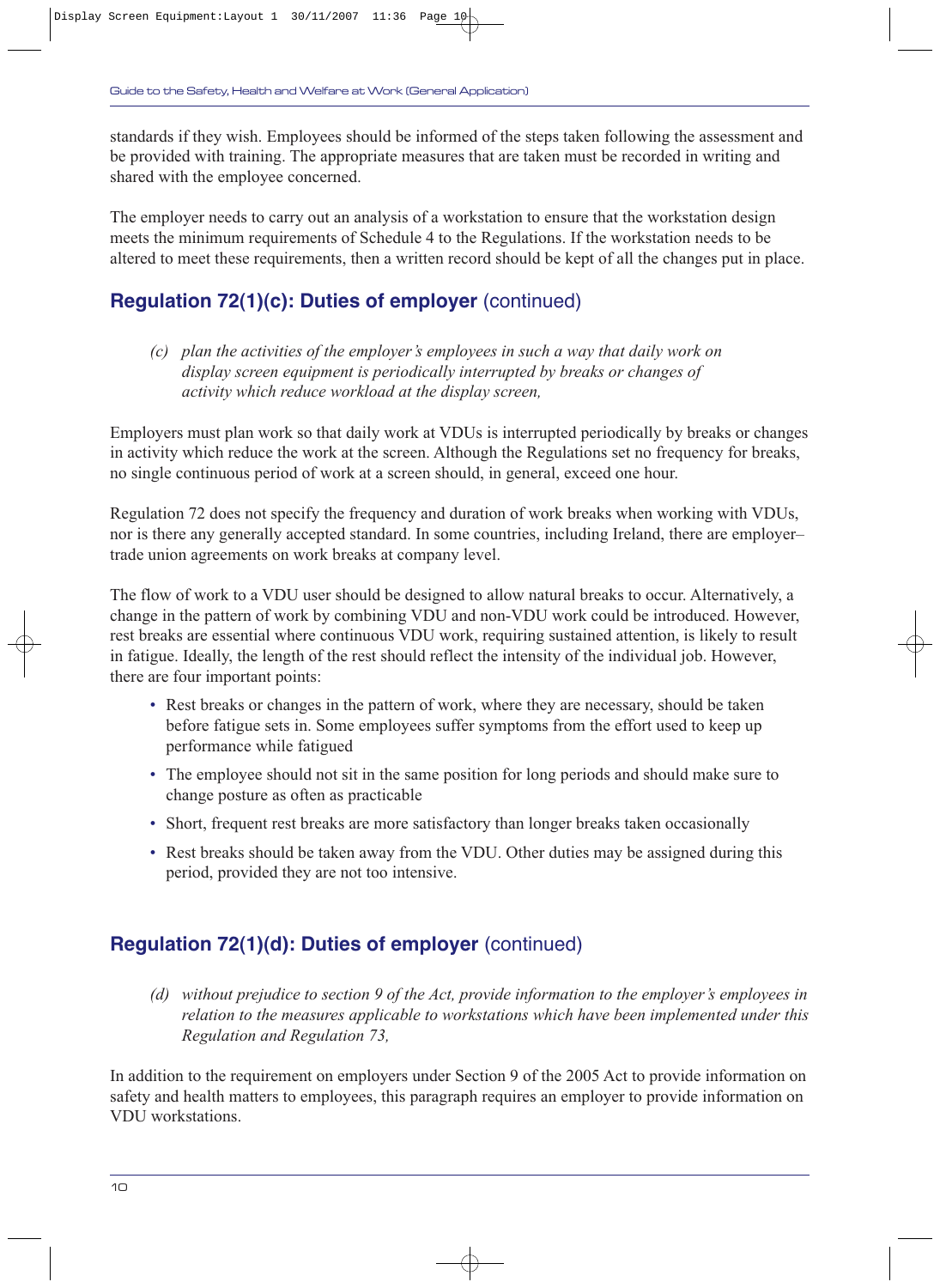Employers must inform employees of any measures taken to protect eyesight, any risks to eyesight, physical effects or stress, as well as the arrangements for rest breaks in VDU work, or changes in work activity which are planned, as well as the results of any eye or eyesight tests which are conducted. This information may include a written copy of the workstation assessment with a record of actions or changes put in place to ensure the workstation meets the minimum requirements specified in Schedule 4 to the Regulations.

### **Regulation 72(1)(e): Duties of employer** (continued)

*(e) without prejudice to section 10 of the Act, provide training to employees in the use of workstations before commencing work with display screen equipment and whenever the organisation of the workstation is substantially modified, and*

In addition to the requirement on employers under Section 10 of the 2005 Act to provide training on safety and health matters to employees, this paragraph requires employers to provide training in the use of the workstation before an employee commences work on a VDU and, again, should the organisation of the workstation be altered. Training should include:

- A general appreciation of the computer system to which the VDU may be linked
- Appropriate induction training. Employees should understand how the work is organised so as to comply with Chapter 5 of Part 2 of the General Application Regulations. This could include a written record of the changes made to the workstation and information on rest and posture breaks. The employees should be informed why the changes were made and the benefits of such changes
- Instruction on the general principles of ergonomics, the proper adjustment of furniture, screens, keyboard, lighting etc. so as to suit individual employee's height, reach etc. This should include a general understanding of the use of different adjustments on the work chair and correct positioning of such accessories as the mouse, document holder and telephone. If an employee spends a lot of time on the telephone during the workday, consideration should be given to the provision of telephone headsets.

A general understanding of how to adjust brightness and contrast controls on the screen to suit lighting conditions in the room.

### **Regulation 72(1)(f): Duties of employer** (continued)

- *(f) perform a further analysis of the workstation as referred to in subparagraph (b) where—*
	- *(i) an employee transfers to a new workstation, or*

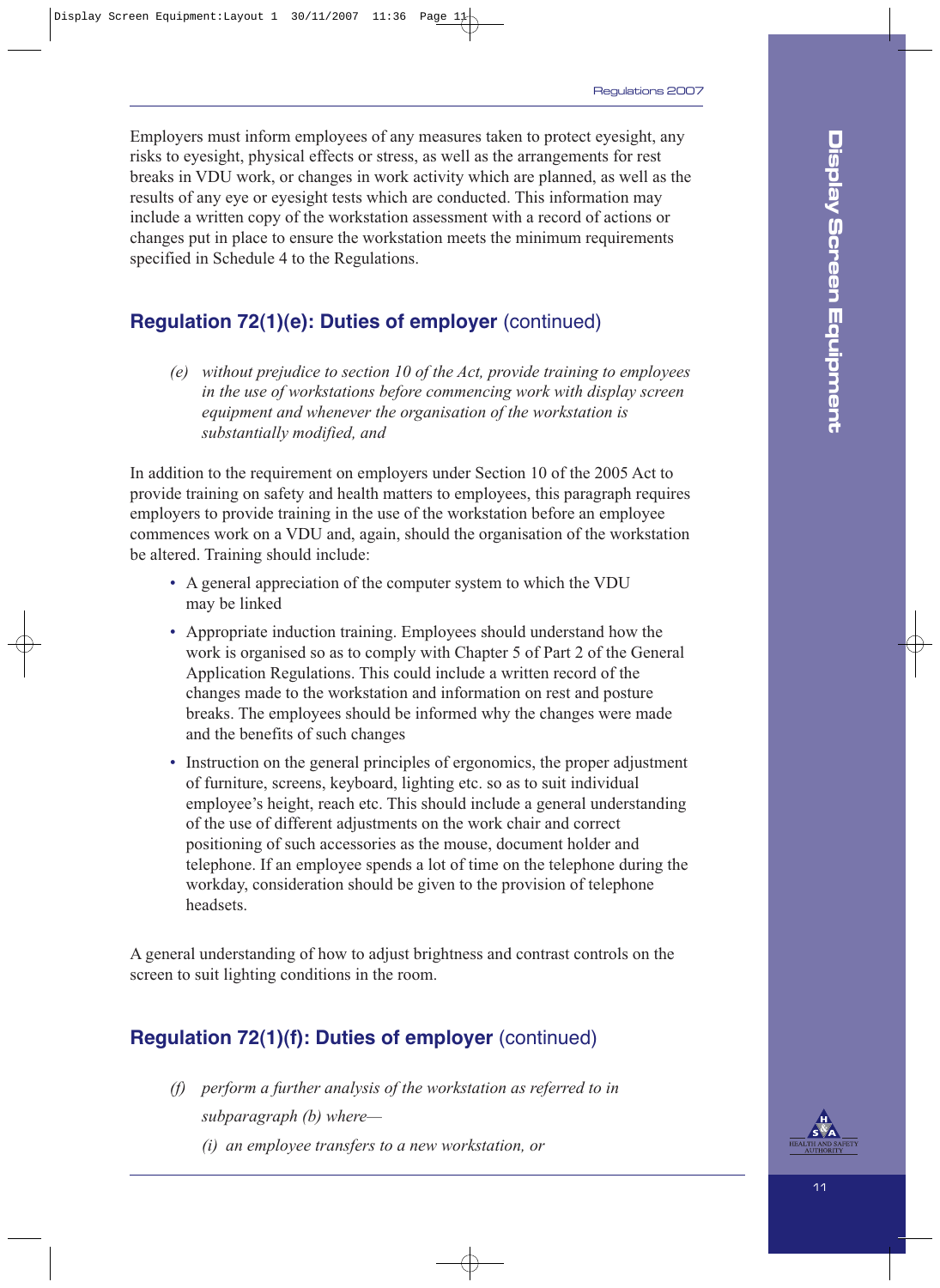*(ii) significant new work equipment, change of equipment or new technology is introduced at an individual's workstation.*

There will be situations where employees will move to a new workstation due to changing work commitments. The employer needs to carry out a new workstation assessment at the employee's new workstation. A system should exist so that when changes such as this take place a formal request is submitted to have a new workstation assessment carried out. The analysis should take account of any changes in equipment or technology.

### **Regulation 72(2): Duties of employer** (continued)

*(2) Schedule 4 applies only to the extent that the components concerned are present at a workstation and that the inherent requirements or characteristics of the work do not preclude such application.*

The requirements of Schedule 4 to the Regulations do not apply when analysing a workstation under Regulation 72(1)(b) to a particular component if it is not normally part of a workstation or where the nature of the task makes compliance impossible. The following are examples where the need to comply fully with Schedule 4 may not arise:

- Where a VDU is part of a console in a plant control room and does not require a desk or, perhaps, a chair
- Radar screens used in air traffic control have characters with blurred "tails", which may be considered not to be well defined or clearly formed to indicate the movement of aircraft. Compliance in this case is not practicable.

There may be cases, for instance, in which an employee suffering from a back complaint, or perhaps in a wheelchair, may need to use a suitable alternative chair rather than one which complies with Schedule 4 to the Regulations as regards adjustability etc.

### **Regulation 73: Provision of Eye Tests and Corrective Appliances**

- *73. An employer shall, taking into account any entitlement which an employee may have to any tests and appliances provided by the State relating to eyesight and appliances, ensure that—*
	- *(a) the provision of an appropriate eye and eyesight test, carried out by a competent person, is made known to and is made available to every employee—*
		- *(i) before commencing display screen work,*
		- *(ii) at regular intervals thereafter, and*
		- *(iii) if an employee experiences visual difficulties which may be due to display screen work,*

The employer must inform employees that they are entitled to be provided with an appropriate eye and eyesight test, which would be carried out by a competent person. The employer may do this in a number of ways including the following:

- Consult with the safety representative(s) and formulate a memo to be placed on a notice board
- Inform the human resource manager/specialist and request that he or she inform all relevant employees of the availability of such tests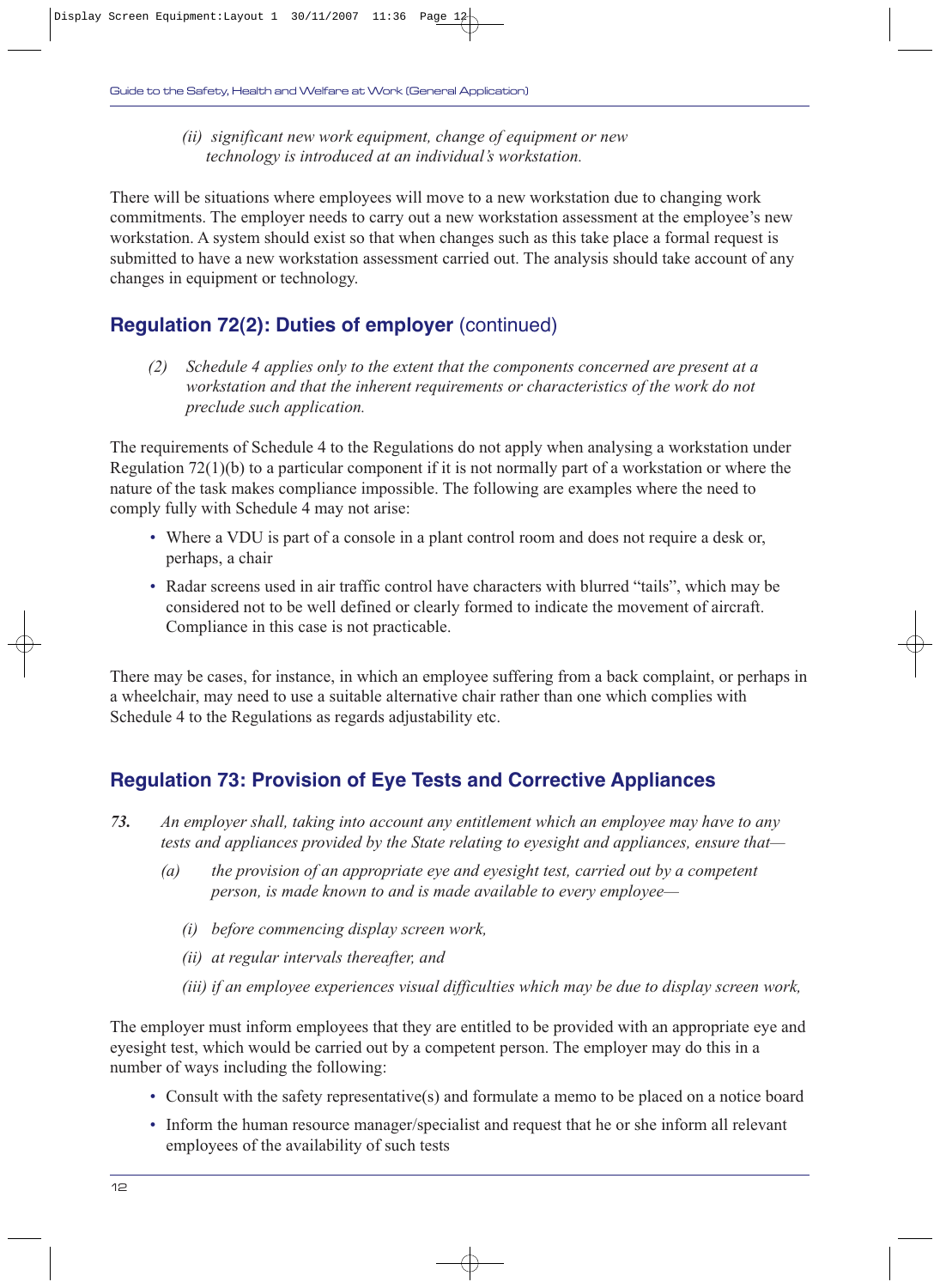- Inform the employee while carrying out the analysis of the workstation
- Other appropriate means of effective communication.

#### **Eye and eyesight tests**

Every employee who habitually uses a VDU as a significant part of normal work has a right to opt for an eye test and an eyesight test, which must be made available by the employer at his or her own cost, except where there may be a social welfare entitlement. While VDUs are now a common feature in many

employments, this right applies only to employees with habitual and significant use. This could mean using a VDU for one continuous hour or more as part of everyday work.

### **Eyesight test (visual ability)**

An eyesight test means a test of a person's ability to see (visual ability), to focus at various distances (including the intermediate distance, 30 cm to 60 cm, at which the VDU screen is normally placed) and to keep the two eyes co-ordinated. A doctor or optometrist can carry this out. It may also be carried out by a person (including a nurse) trained to use a vision-screening machine. The person operating the machine must know when to refer employees who do not pass the eyesight tests at the screening level to a doctor or optometrist. Problems with visual ability, which arise at any stage during life, may give rise to a need to wear spectacles.

#### **Eye test**

An eye test means an examination of the eye using an ophthalmoscope normally carried out by a doctor or optometrist. Though entitled to an eye test and eyesight test, the first approach by an employee is likely to be to have an eyesight test. If the eyesight test results in the employee being referred on to a doctor or an optometrist, they will probably do a further eyesight test as well as an eye test and will decide if the employee needs particular lenses for VDU work. While the tests should be available to all eligible employees, those suffering from visual difficulty or eyestrain, either before or during work with a VDU, should, in particular, avail of the option.

#### **Combined eye and eyesight test**

The combined eye and eyesight test performed by an optometrist or doctor should include the following tests:

- (i) Either monocular vision or good binocular vision. In the latter case, heterophoria should be well compensated, with prisms if necessary. Diplopia is not admissible
- (ii) No obvious central  $(+/- 20$  degrees) visual field defects in the dominant eye
- (iii) Normal near points of convergence and accommodation for the user's age
- (iv) Clear ocular media. Absence of ocular disease
- (v) Normal colour vision is ONLY required if the VDU work is unusually colour dependent
- (vi) Measurement and assessment of refractive error.

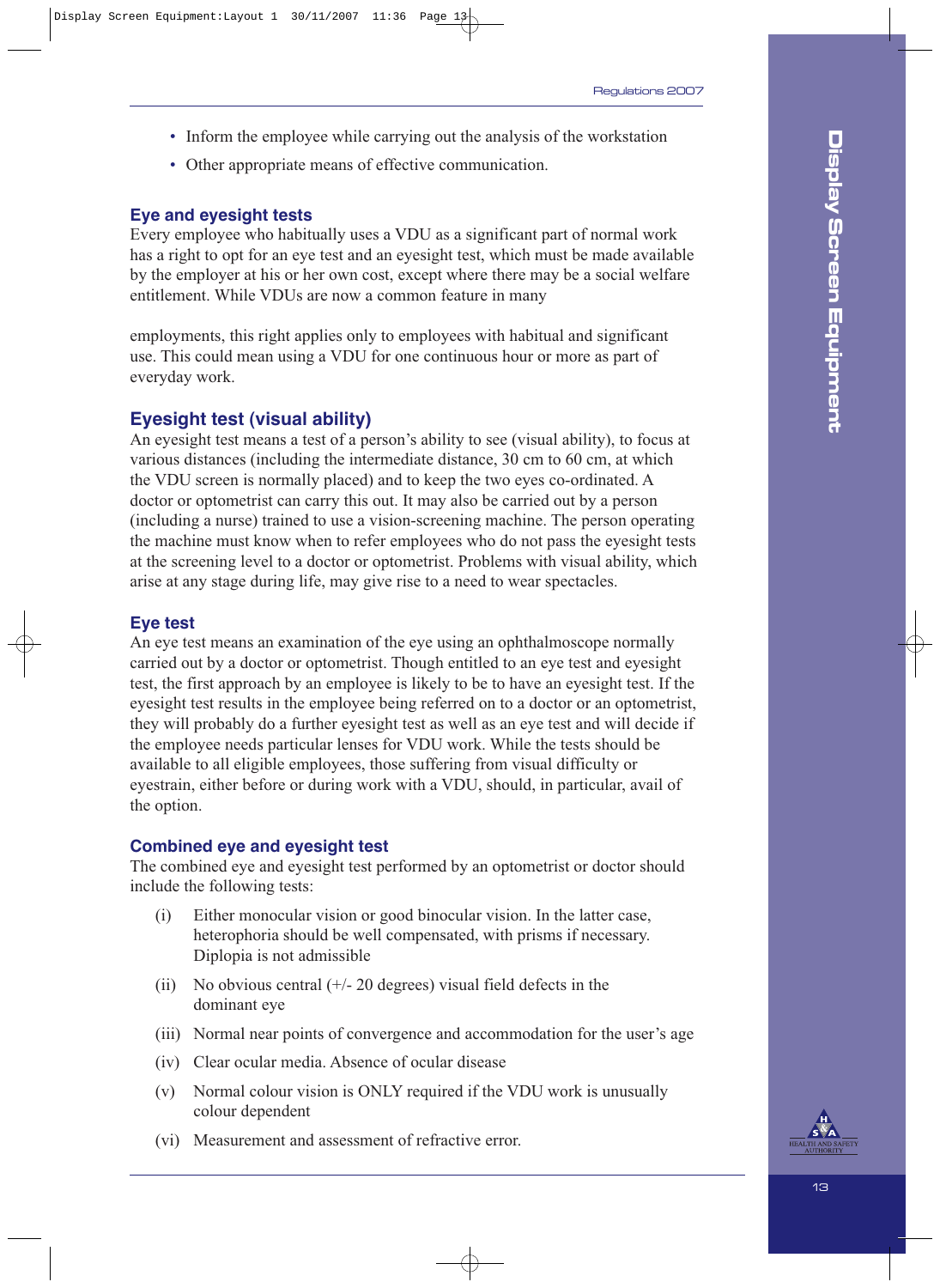#### **Schedule for testing**

Employees have the right to an eye and eyesight test before taking up work if it is habitual work with a VDU (one continuous hour or more every day) as well as at regular intervals. In determining the intervals, factors such as the ages of the employees and the intensity of VDU work should be taken into account in deciding the frequency of repeat tests.

### **Regulation 73(b): Provision of eye tests and corrective appliances (continued)**

*(b) if the results of a test under this Regulation show that it is necessary, an ophthalmologic examination is carried out on the employee concerned, and*

Where complex problems are detected the doctor or optometrist will refer the employee to a specialist ophthalmologist for attention.

### **Regulation 73(c): Provision of eye tests and corrective appliances (continued)**

*(c) where the results of a test or an examination under this Regulation show that it is necessary, and if normal corrective appliances cannot be used, the employee concerned is provided with special corrective appliances appropriate to his or her work.*

Where eye tests carried out by the doctor or optometrist reveal that particular lenses are required for VDU work, the costs of minimum requirement frames and lenses must be borne by the employer, taking account of any social welfare entitlement that might apply. Where an employee already wears glasses to correct a visual defect (normal corrective appliances), and routine change of lenses arises, if these glasses are adequate also for VDU work, the employer is not liable as regards meeting the cost. The cost of dealing with more general eye problems which are revealed as a result of the tests and which are not directly related to working with a VDU is a matter for the employee as part of his or her general health care, taking account of health care entitlements.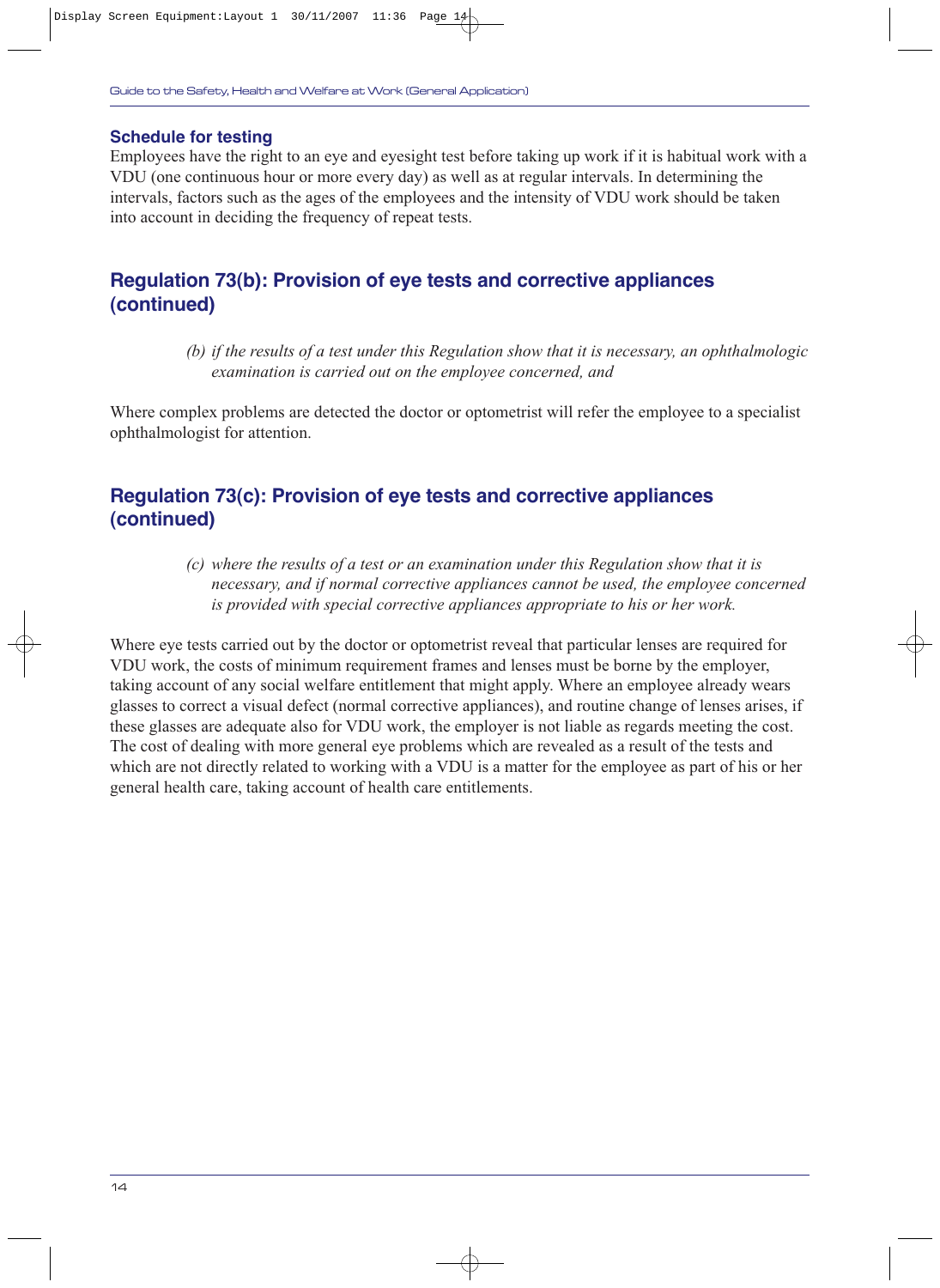### **SCHEDULE 4**

### **Regulation 72**

### **MINIMUM REQUIREMENTS FOR ALL DISPLAY SCREEN EQUIPMENT**

#### *1. Equipment*

- *(a) Display screen*
	- *(i) The characters on the screen shall be well defined and clearly formed, of adequate size and with adequate spacing between the characters and lines.*
	- *(ii) The image on the screen shall be stable, with no flickering or other forms of instability.*
	- *(iii) The brightness or the contrast (or both) between the characters and the background shall be easily adjustable by the employee and easily adjustable to ambient conditions.*
	- *(iv) The screen shall be free of reflective glare and reflections liable to cause discomfort to a user.*
	- *(v) The screen shall be able to swivel and tilt easily and freely to suit the needs of the user.*
	- *(vi) It shall be possible to use either a separate base for the screen or an adjustable table.*
- *(b) Keyboard*
	- *(i) The keyboard shall have a matt surface to avoid reflective glare.*
	- *(ii) The arrangement of the keyboard and the characteristics of the keys shall be such as to facilitate the use of the keyboard.*
	- *(iii) The symbols on the keys shall be adequately contrasted and legible from the design working position.*
	- *(iv) The keyboard shall be tiltable and separate from the screen so as to allow the user to find a comfortable working position which avoids fatigue in the arms or hands.*
	- *(v) The space in front of the keyboard shall be sufficient to provide support for the hands and arms of the user.*
- *(c) Work desk or work surface*
	- *(i) The work desk or work surface shall have a sufficiently large, lowreflectance surface and allow a flexible arrangement of the screen, keyboard, documents and related equipment.*
	- *(ii) The document holder shall be stable and adjustable and shall be positioned so as to minimise the need for uncomfortable head and eye movement.*
	- *(iii) There shall be adequate space for users to find a comfortable position.*



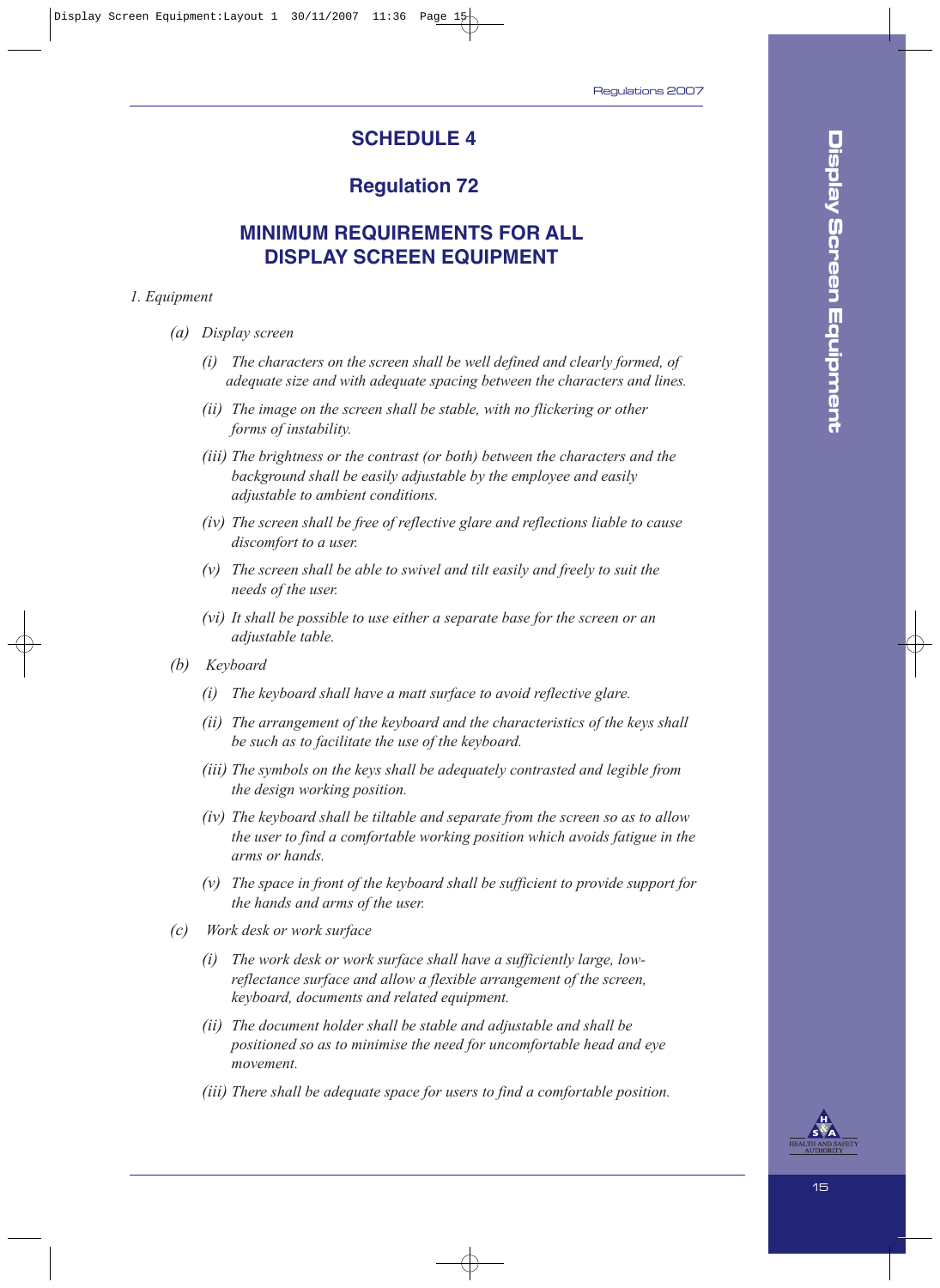#### *(d) Work chair*

- *(i) The work chair shall be stable and allow the user easy freedom of movement and a comfortable position.*
- *(ii) The seat shall be adjustable in height.*
- *(iii) The seat back shall be adjustable in both height and tilt.*
- *(iv) A footrest shall be made available to any user who requires one.*

#### *2. Environment*

*(a) Space requirements*

*The workstation shall be dimensioned and designed so as to provide sufficient space for the user to change position and vary movements.*

- *(b) Lighting*
	- *(i) Lighting (including room lighting, spot lighting or work lamps) shall ensure satisfactory lighting conditions and an appropriate contrast between the screen and the background environment, taking into account the type of work and the user's vision requirements.*
	- *(ii) Possible disturbing glare and reflections on the screen or other equipment shall be prevented by co-ordinating the layout of workstations within the place of work with the positioning and technical characteristics of the artificial light sources.*
- *(c) Reflections and glare*
	- *(i) Workstations shall be so designed that sources of light, such as windows and other openings, transparent or translucent walls and brightly coloured fixtures or walls cause no direct glare and, as far as possible, no distracting reflections on the screen.*
	- *(ii) Windows shall be fitted with a suitable system of adjustable covering to attenuate the daylight which falls on the workstation.*
- *(d) Radiation*

*All radiation, with the exception of the visible part of the electromagnetic spectrum, shall be reduced to negligible levels from the point of view of the protection of employees' safety and health.*

*(e) Noise*

*Noise emitted by equipment belonging to a workstation shall be taken into account when a workstation is being equipped, in particular so as not to distract attention or disturb speech.*

*(f) Heat*

*Equipment belonging to a workstation shall not produce excess heat which could cause discomfort to employees.*

*(g) Humidity*

*An adequate level of humidity shall be established and maintained.*

#### *3. Employee/computer interface*

*In designing, selecting, commissioning and modifying software, and in designing tasks using display screen equipment, the employer shall take into account the following principles:*

- *(i) software shall be suitable for the task,*
- *(ii) software shall be easy to use and, where appropriate, adaptable to the employee's level of knowledge or experience; no quantitative or qualitative checking facility may be*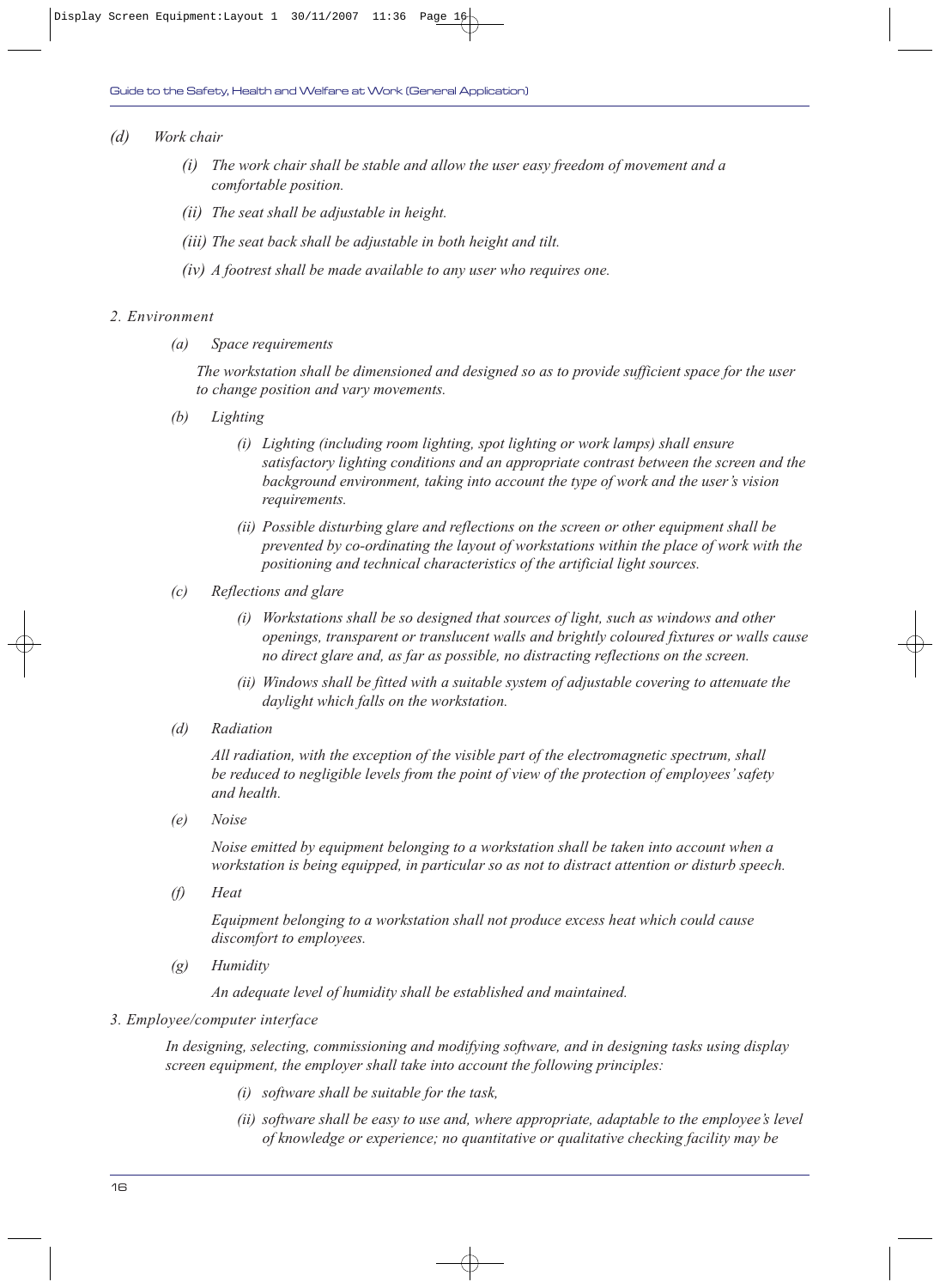*used without the knowledge of the employees,*

*(iii) systems shall provide feedback to employees on their performance,*

- *(iv) systems shall display information in a format and at a pace which are adapted to employees, and*
- *(v) the principles of software ergonomics shall be applied, in particular to human data processing.*

#### **Commentary**

Many of the above requirements are self-explanatory and guidance is provided below only where necessary.

### **1. Equipment**

(a) Display screen

*(i) The characters on the screen shall be well defined and clearly formed, of adequate size and with adequate spacing between the characters and lines.*

The characters on the screen should be well defined and clearly formed so that letters and numerals may be easily recognised and clearly distinguished. The spacing between characters and between lines should also allow for an easily legible text on the screen. The legibility of characters, which depends mainly on the way they are created, their size and shape, is particularly important for avoiding eyestrain. It may be useful to provide training to employees on the use of relevant software so that they can make their own adjustments to documents to allow easy readability.

A minimum character height of between 3.l mm to 4.2 mm in the 350 mm to 600 mm viewing range – with a maximum viewing range of not more than 700 mm – is recommended.

*(ii) The image on the screen shall be stable, with no flickering or other forms of instability.*

In order to keep the characters visible on the screen, the signal must be continuously refreshed, i.e. regularly rewritten on the VDU. A flickering, swimming or shimmering effect which can arise may be minimised by operating VDUs at a recommended minimum 50 hertz refresh rate.

*(iii) The brightness or the contrast (or both) between the characters and the background shall be easily adjustable by the employee and easily adjustable to ambient conditions.*

The VDU should be capable of adjustment for contrast and brightness by the employee to obtain a suitable working condition. This will help avoid eyestrain and should help to maintain the quality of work produced. Excessive contrast between the characters and the general background on the VDU should be avoided.

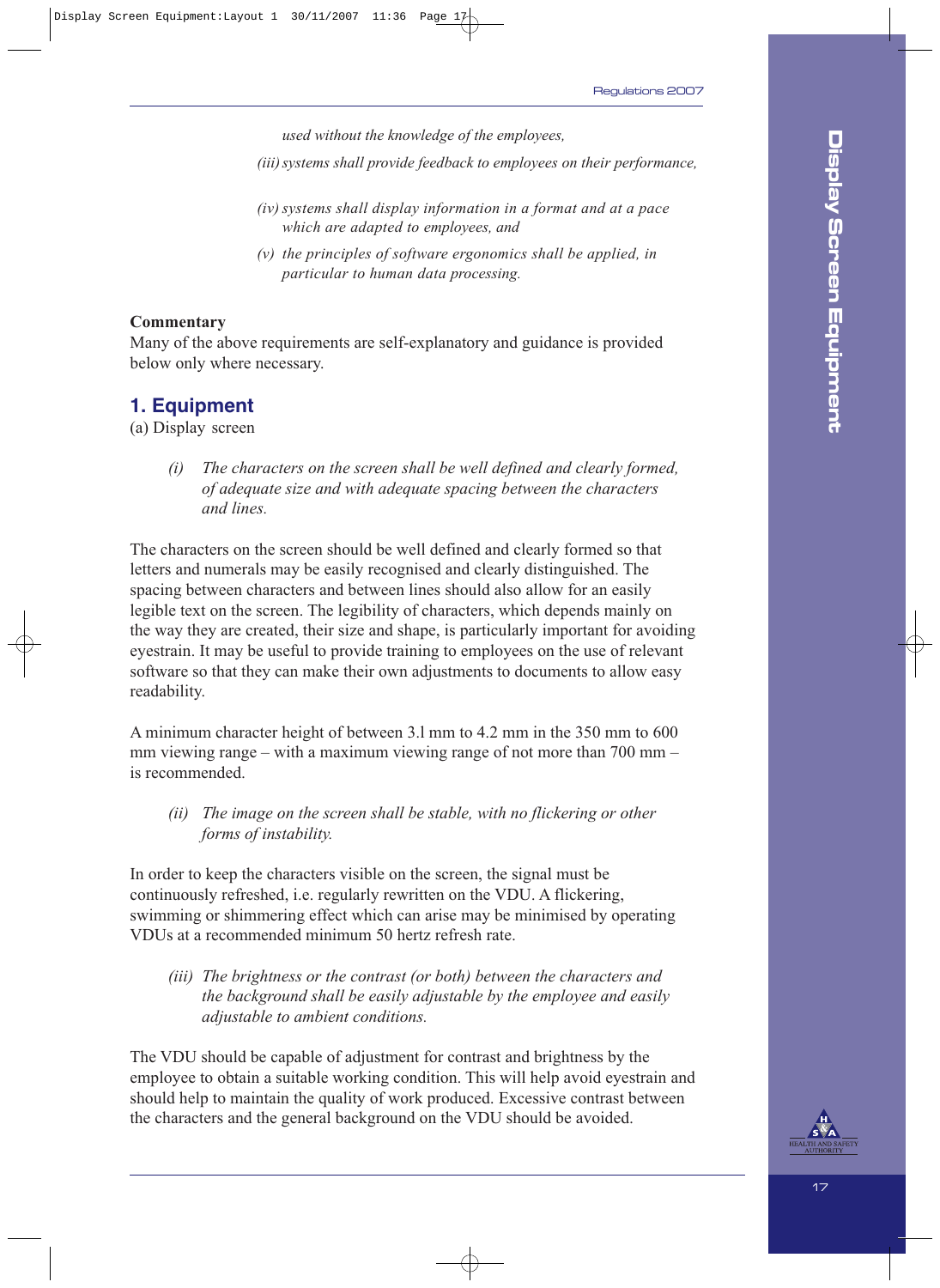*(iv) The screen shall be free of reflective glare and reflections liable to cause discomfort to a user.*

The display screen should be free of reflections and work surroundings should have a low-reflectance finish. When replacing monitors preference should be given to

those with a non-reflective finish. The assessment should also take account of the position of the monitor in relation to the source(s) of light.

*(v) The screen shall be able to swivel and tilt easily and freely to suit the needs of the user.*

Equipment on the market will in general be capable of being swivelled and tilted.

*(vi) It shall be possible to use either a separate base for the screen or an adjustable table.*

To adjust the screen and the working height or position of the employee, it should be possible to move the screen upwards or downwards as necessary. This is possible either by using a stand on an adjustable arm or an adjustable stand or building blocks.

(b) Keyboard

- *(i) The keyboard shall have a matt surface to avoid reflective glare.*
- *(ii) The arrangement of the keyboard and the characteristics of the keys shall be such as to facilitate the use of the keyboard.*

The keyboard should be designed so that the employee can work efficiently in reasonable comfort. The position of the keyboard should allow sufficient resting space for the employee's hands and arms to be supported. There should be no friction between the edge of the keyboard and the employee's wrists. The keyboard should be detachable so that the employee can find a suitable working position and avoid straining hands and arms.

It should be positioned so that the angle at the employee's elbow (when seated) between the forearm and the upper arm is in the range of 70° to 90°.

The employee should be able to look at parts of the keyboard used frequently without lowering the head. The keys should have low-reflectance surfaces and should have concave tops to follow the contours of the fingertips.

The employee should be able to maintain neutral wrist posture when working at the keyboard.

*(iii) The symbols on the keys shall be adequately contrasted and legible from the design working position.*

Modern keyboards on the market will meet these requirements based on current standards.

*(iv) The keyboard shall be tiltable and separate from the screen so as to allow the user to find a comfortable working position which avoids fatigue in the arms or hands.*

Keyboards which can be tilted and which are separate from but connected to the screen are currently available.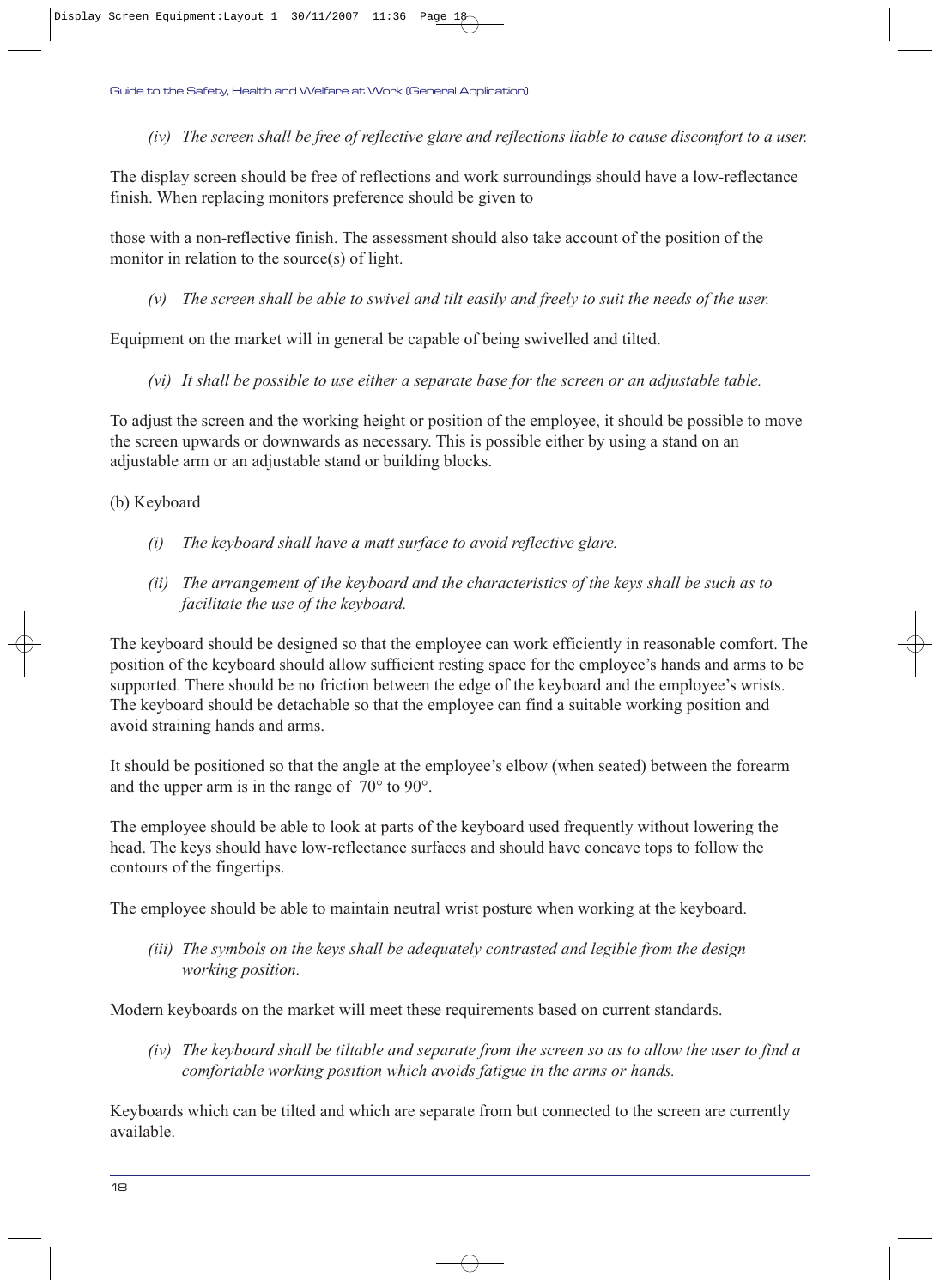*(v) The space in front of the keyboard shall be sufficient to provide support for the hands and arms of the user.*

There should be sufficient space on the desk to place the lower arms and hands so as to avoid fatigue.

(c) Work desk or work surface

*(i) The work desk or work surface shall have a sufficiently large, lowreflectance surface and allow a flexible arrangement of the screen, keyboard, documents and related equipment.*

The work desk, which should have a matt or semi-matt surface, should permit a flexible arrangement of the screen, keyboard and document holder. The desktop should be as thin as possible to allow for knee clearance but should be sufficiently strong. It should also be adjustable to allow adequate thigh clearance for the employee. Devices for adjusting the desk should be within easy reach of the employee when seated. Storage space for documents etc. should be provided in the desk without interfering with comfortable use of the screen. The area underneath should be clear of any materials in order to allow adequate knee clearance. There are standards available, which will give recommended specifications for office desks, which will allow for adequate knee and thigh clearance as well as other important design considerations.

*(ii) The document holder shall be stable and adjustable and shall be positioned so as to minimise the need for uncomfortable head and eye movement.*

Standard equipment available on the market meets this requirement. The document holder should be positioned in a manner which allows the employee to read the document without awkward extension or bending of the neck.

*(iii) There shall be adequate space for users to find a comfortable position.*

#### (d) Work chair

- *(i) The work chair shall be stable and allow the user easy freedom of movement and a comfortable position.*
- *(ii) The seat shall be adjustable in height.*
- *(iii) The seat back shall be adjustable in both height and tilt.*
- *(iv) A footrest shall be made available to any user who requires one.*

Work chairs should be stable and should allow the employee easy freedom of movement. The seat height of all chairs should be adjustable with backrests adjustable in height and tilt. The support area produced by back rests for the employee's lower back should be as large as possible so as to avoid undue pressure on the employee's thighs and spine. All employees using VDUs should be

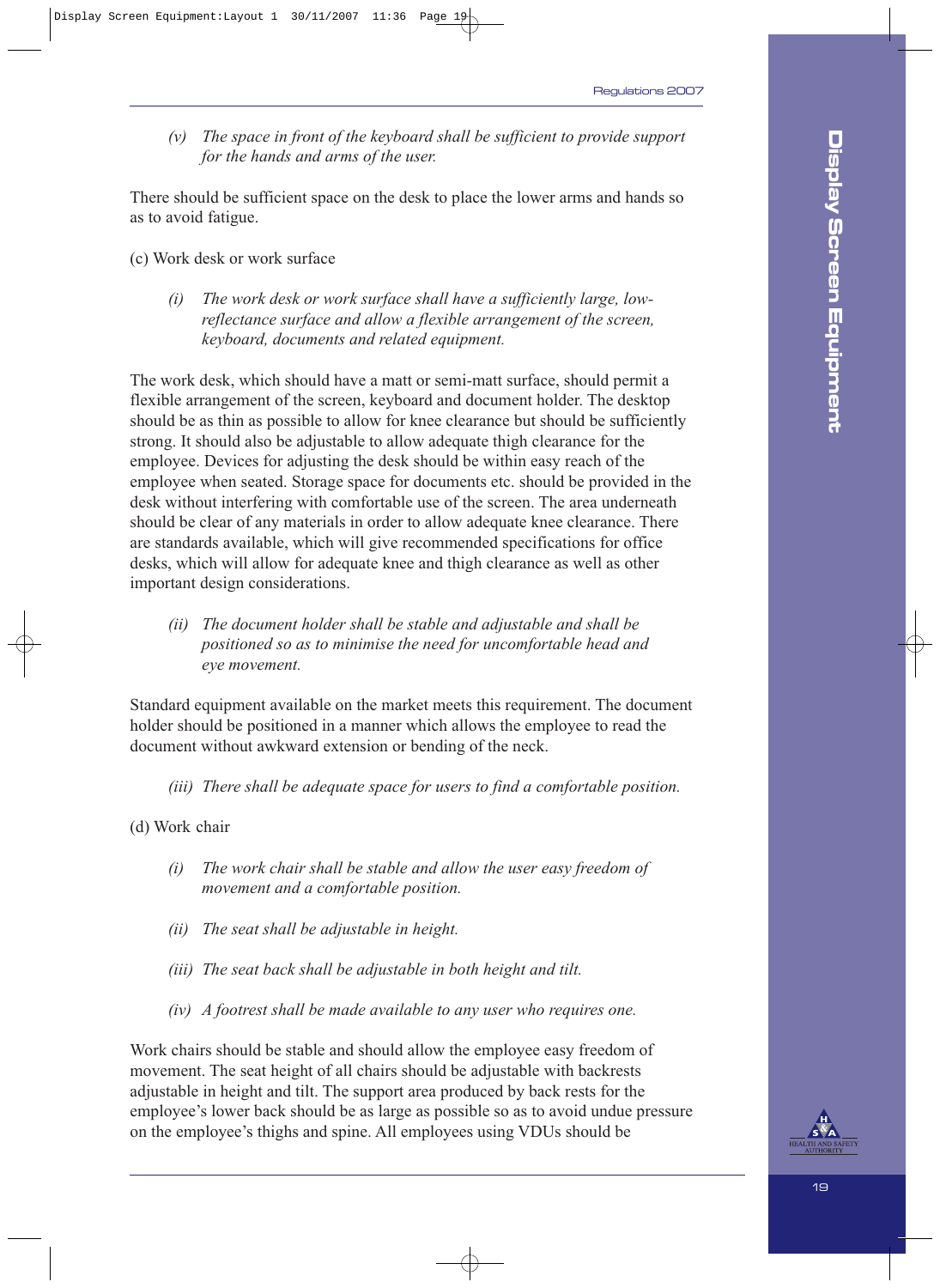instructed in how to adjust chairs properly in order to find the best sitting posture to avoid the longterm problems of muscular strain and backache.

### **2. Environment**

(a) Space requirements

The workstation shall be dimensioned and designed so as to provide sufficient space for the user to change position and vary movements.

There should be sufficient space for the employee to feel comfortable and to have room to stretch or reach arms or legs and to turn from side to side. In office environments, 4.65 square metres should be the minimum amount of floor space allowed for every person employed in any room, including the area occupied by the office desk and chair but excluding filing cabinets and other office furniture.

### (b) Lighting

- *(i) Lighting (including room lighting, spot lighting or work lamps) shall ensure satisfactory*  lighting conditions and an appropriate contrast between the screen and the background *environment, taking into account the type of work and the user's vision requirements.*
- *(ii) Possible disturbing glare and reflections on the screen or other equipment shall be prevented by co-ordinating the layout of workstations within the place of work with the positioning and technical characteristics of the artificial light sources.*

Correct lighting arrangements are essential if eye fatigue is to be avoided. Suitable background lighting is required for VDU work to provide an appropriate contrast between the screen and the background environment and to avoid problems of reflection and glare. As a general rule, a level of lighting of 300 to 500 lux should be appropriate. If more light is required for reading documents, local lighting should be used. However the light from a table lamp etc. must not shine on the VDU or the immediate surrounding area. Below are some general points to consider in relation to lighting:

- All lights should be provided with shades or glare shields
- A lux meter is a simple device for measuring light levels
- The use of reflective colours and materials on machines, apparatus, table tops, switch panels and so on should be avoided.

### (c) Reflections and glare

- *(i) Workstations shall be so designed that sources of light, such as windows and other openings, transparent or translucid walls, and brightly coloured fixtures or walls cause no direct glare and, as far as possible, no distracting reflections on the screen.*
- *(ii)* Windows shall be fitted with a suitable system of adjustable covering to attenuate the daylight which falls on the workstation.

Reflections and glares may cause discomfort for the employee by making it difficult to see the information on the VDU. It is essential that VDUs should be positioned so that neither the screen nor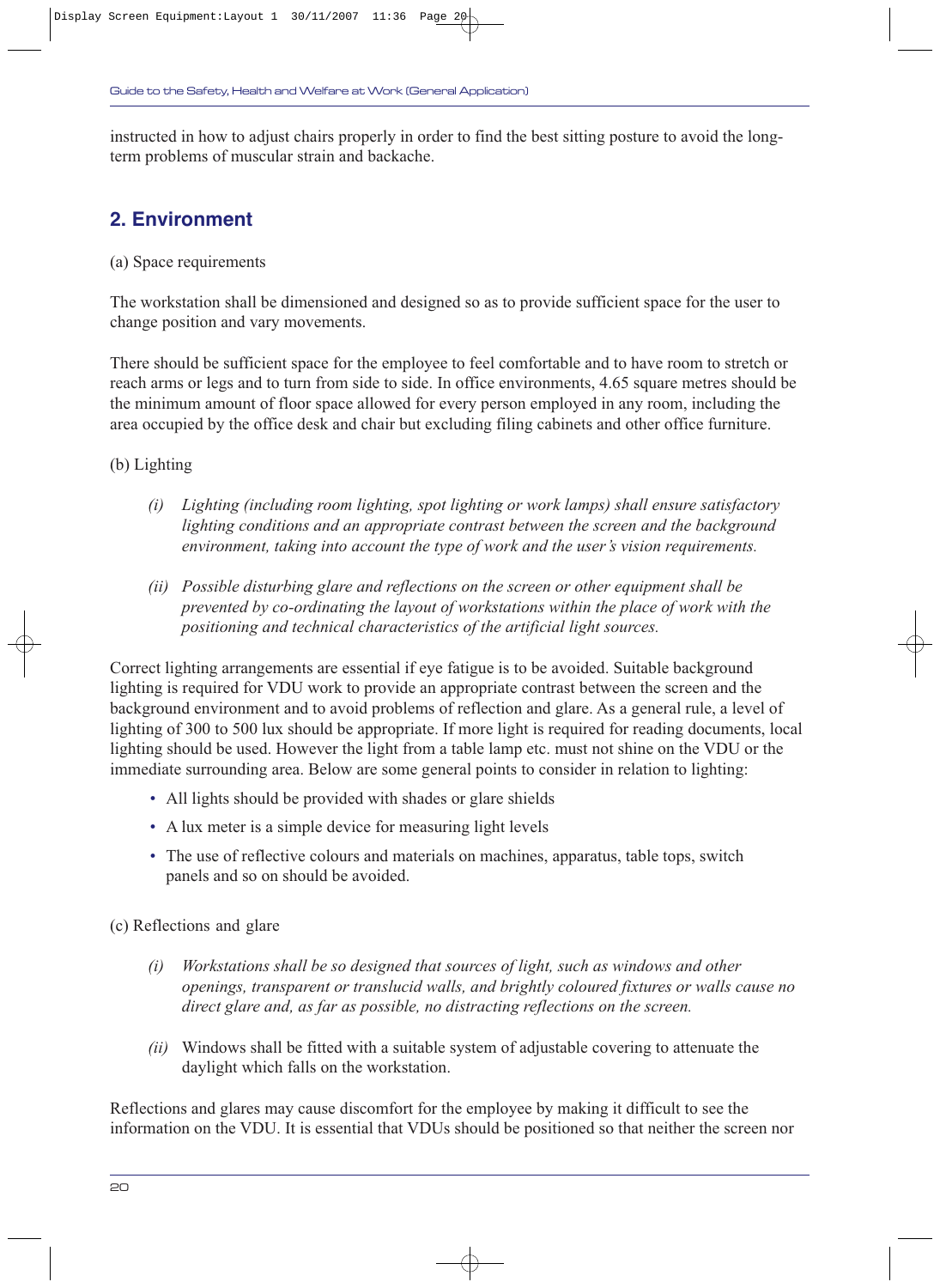the employee is facing a window. For greatest comfort the employee's line of vision should be parallel with the lines of overhead light fittings. Where fluorescent lights are used, they should be fitted parallel to the sides of the VDU and not parallel to the screen face. VDUs should not be positioned

directly under overhead lights. Windows should be fitted with suitable blinds etc. that can be adjusted to reduce light and glare.

#### (d) Radiation

*All radiation, with the exception of the visible part of the electromagnetic spectrum shall be reduced to negligible levels from the point of view of the protection of employees' health and safety.*

In view of the design of VDU 's and the published data no special protective measures such as additional screens are considered necessary to protect the health of people from radiation.

#### (e) Noise

*Noise emitted by equipment belonging to a workstation shall be taken into account when a workstation is being equipped, in particular so as not to distract attention or disturb speech.*

Certain keyboards and printers, or numbers of them located near each other, may be sources of noise at computer workstations. Noise can disrupt the employee's concentration particularly where a number of computer workstations are in operation. The repositioning of printers and other equipment can reduce noise. Reflected sound can be reduced by the use of sound absorbent partitions and suitable floor coverings. Where printers are installed near the employee, suitable housings designed to reduce noise should be provided.

#### (f) Heat

*Equipment belonging to a workstation shall not produce excess heat which could cause discomfort to employees.*

VDU equipment and light sources discharge a certain amount of heat. Work areas should be well ventilated, kept at a comfortable temperature and free of draughts so as to avoid fatigue or discomfort.

For comfort indoors, the following guidelines may be applied to sedentary work, which involves little or no manual effort: at 18 to 24 degrees Celsius the relative humidity can fluctuate between 30% and 70% without creating thermal discomfort (Kroemer K.H.E, and Grandjean E, *Fitting the task to the Human*, 2000 ).

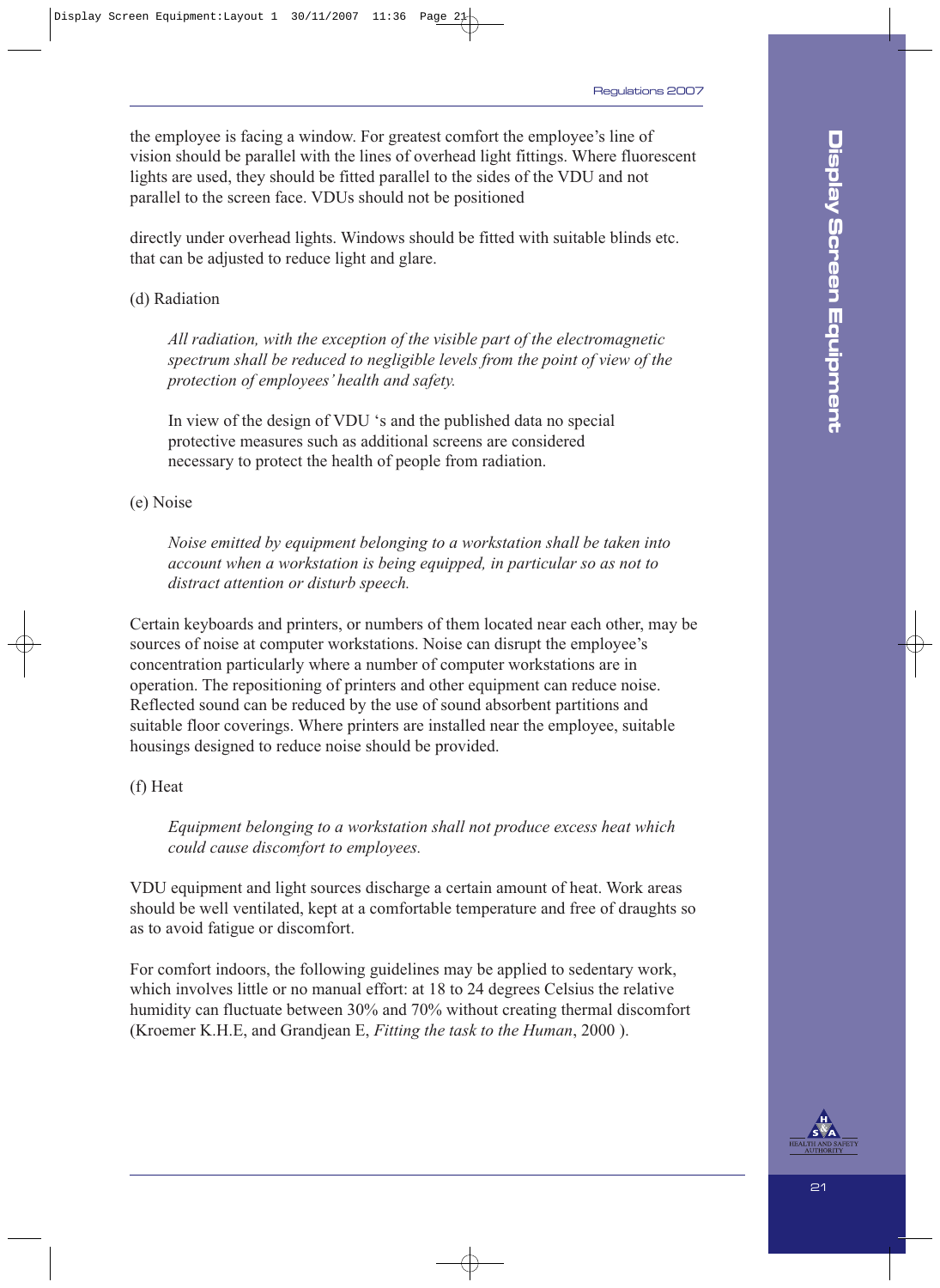(g) Humidity

*An adequate level of humidity shall be established and maintained.*

Hot dry air will cause the eye surface to dry, creating eye irritation, which may lead to fatigue. Relative humidity of the air in the room should not fall below 30% in winter. In summer the natural relative humidity usually fluctuates between 40% and 60% and is considered comfortable (Kroemer K.H.E, and Grandjean E, *Fitting the task to the Human*, 2000 ).

Tests may be carried out using a wet and dry thermometer or other measuring equipment. This is particularly important where work is carried out in a relatively confined space or where there are several VDU workstations.

### **3. Employee/computer interface**

*In designing, selecting, commissioning and modifying software, and in designing tasks using display screen equipment, the employer shall take into account the following principles:*

- *(i) software shall be suitable for the task,*
- *(ii) software shall be easy to use and, where appropriate, adaptable to the employee's level of knowledge or experience; no quantitative or qualitative checking facility may be used without the knowledge of the employees,*
- *(iii) systems shall provide feedback to employees on their performance,*
- *(iv) systems shall display information in a format and at a pace which are adapted to employees,*
- *(v) the principles of software ergonomics shall be applied, in particular to human data processing.*

The operation of VDU systems should enable employees to work comfortably and without undue pressure or stress. Software chosen should be appropriate to the particular task and not too complicated for the employee using it. There should not be any fear on the part of employees that hidden checks on performance are being carried out. VDU systems should have features which indicate error messages, suitable assistance (help) and messages about changes in the system, malfunctions or overloading. There are limitations on the capacity of individuals to process data on VDUs and the software must be adaptable to the employee's capacities.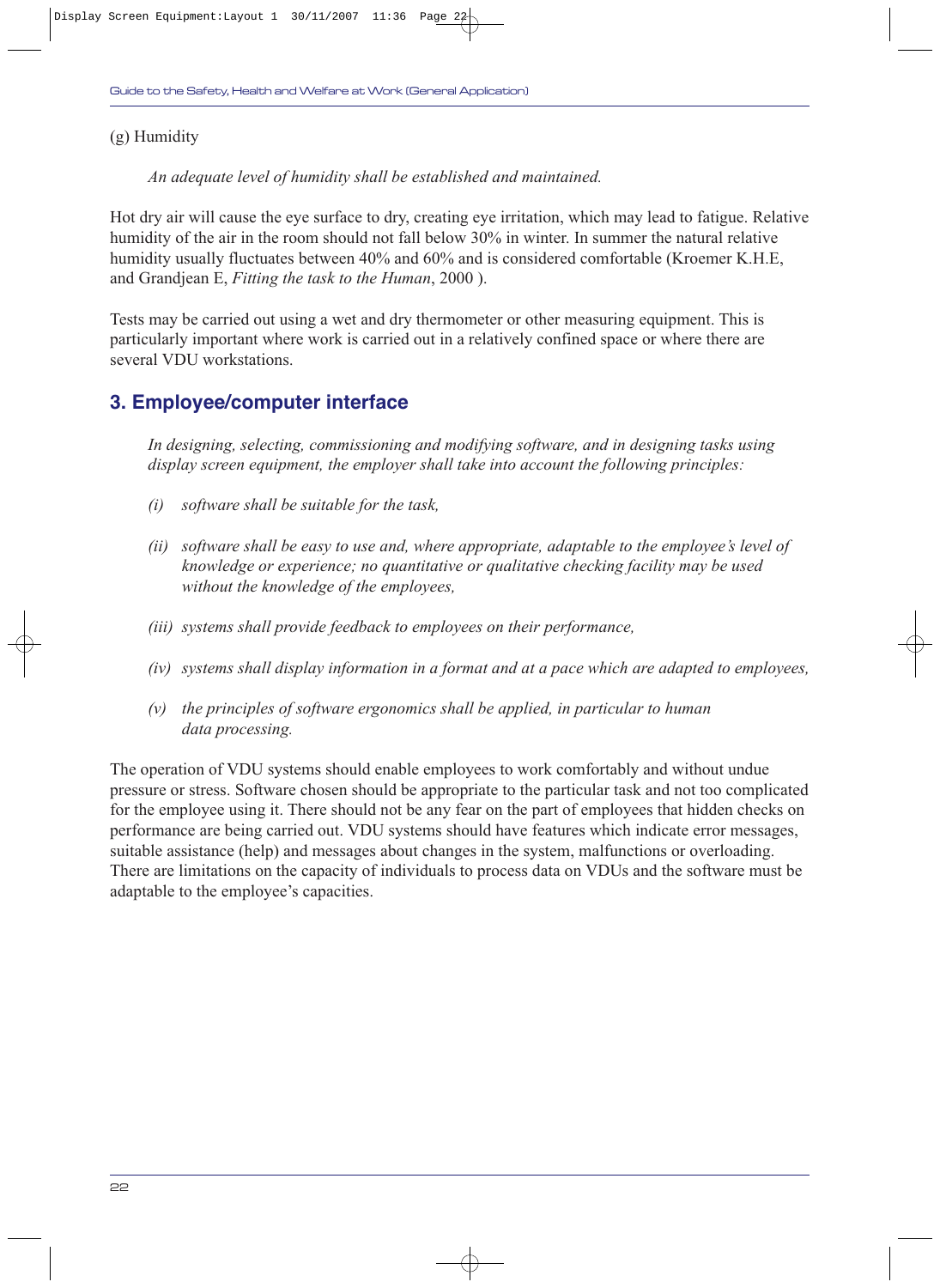**Notes**

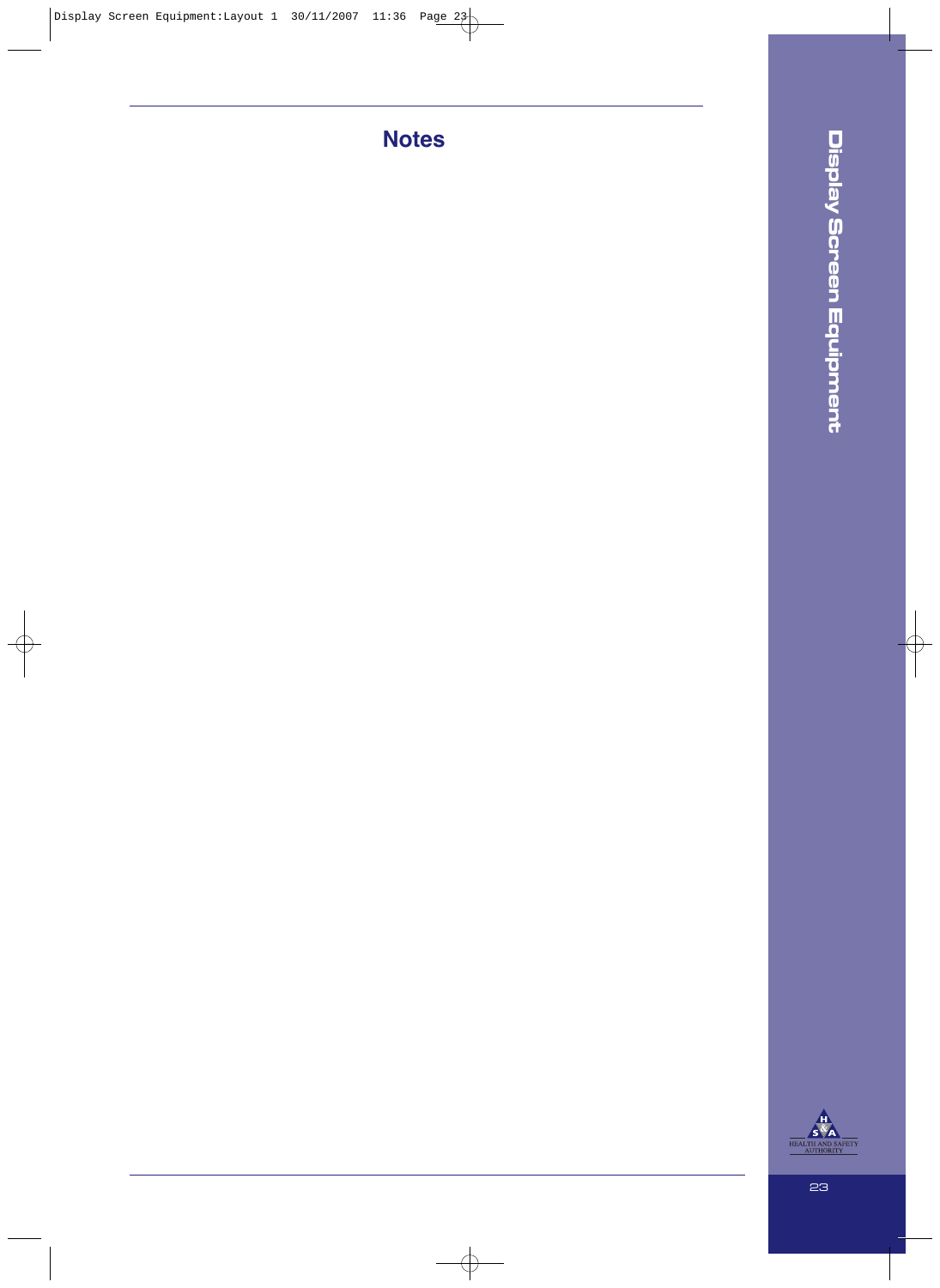# **Notes**